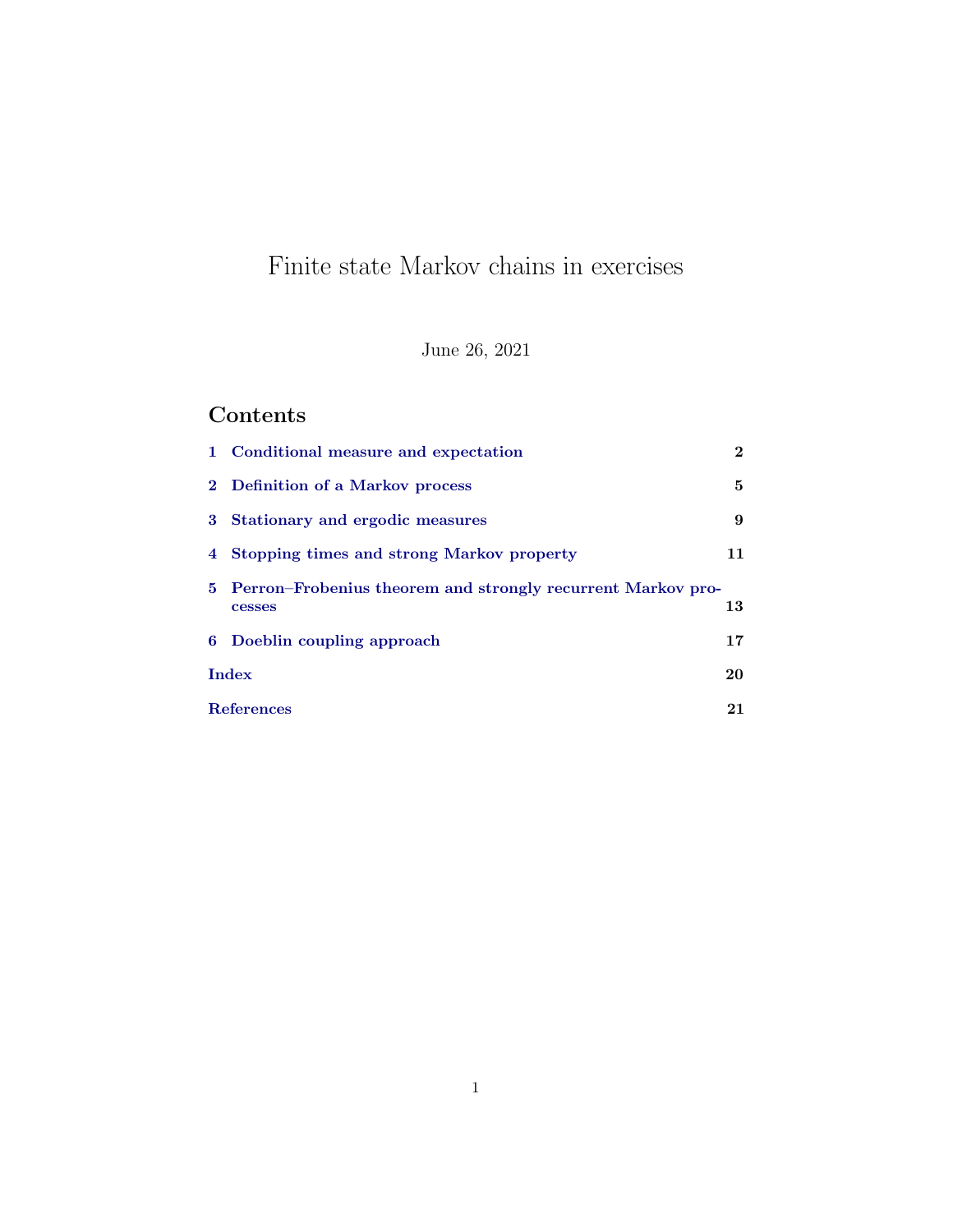## <span id="page-1-1"></span><span id="page-1-0"></span>1 Conditional measure and expectation

#### Conditional measure

**Definition 1.1.** Let X be a finite set. Any function  $\mu : X \to \mathbb{R}_+$  is called a non-negative measure on  $X$ . If, in addition,

$$
\sum_{x \in X} \mu(x) = 1,\tag{1.1}
$$

then  $\mu$  is called a *probability measure* on X. If X is equipped with a probability measure, then a function  $\xi: X \to \mathbb{R}$  is often called a *random variable*. For any subset  $\Gamma \subset X$  and any random variable  $\xi : X \to \mathbb{R}$ , we define

$$
\mu(\Gamma) := \sum_{x \in \Gamma} \mu(x), \quad \mathbb{E}\,\xi := \int_X \xi \,d\mu \equiv \int_X \xi(x)\mu(dx) \equiv \sum_{x \in X} \xi(x)\mu(x).
$$

We call  $\mu(\Gamma)$  the measure of  $\Gamma$  and  $\mathbb{E}\xi$  the mean value of  $\xi$ .

Let us denote by  $\mathcal{P}(X)$  the set of all probability measures on X. The support of  $\mu$  is defined as supp  $\mu = \{x \in X : \mu(x) \neq 0\}$ . A property depending  $x \in X$  is said to be valid for  $\mu$ -almost everywhere x ( $\mu$ -a.e.) or  $\mu$ -almost surely ( $\mu$ -a.s.) if it is true on supp  $\mu$ . For instance, a random variable  $\xi : X \to \mathbb{R}$  is positive  $\mu$ -a.s. if  $\xi(x) > 0$  whenever  $\mu(x) > 0$ . In what follows, all abstract spaces are assumed to be finite, unless specified otherwise.

**Exercise 1.** Let  $\mu$  be a probability measure on a finite set X and  $\xi : X \to \mathbb{R}$ be a random variable.

Chebyshev inequality. Prove that if  $\xi$  is non-negative  $\mu$ -almost everywhere, then

$$
\mu\big(\{x \in X : \xi(x) \ge a\}\big) \le a^{-1} \int_X \xi \, \mathrm{d}\mu \quad \text{for any } a > 0. \tag{1.2}
$$

Jensen inequality. Recall that a function  $\varphi : \mathbb{R} \to \mathbb{R}$  is said to be *convex* if, for any positive numbers  $p_1, \ldots, p_k$  whose sum is equal to 1 and any points  $y_1, \ldots, y_k \in \mathbb{R}$ , we have

$$
\varphi(p_1y_1 + \dots + p_ky_k) \leq p_1\varphi(y_1) + \dots + p_k\varphi(y_k). \tag{1.3}
$$

Prove that if  $\varphi : \mathbb{R} \to \mathbb{R}$  is a convex function, then

$$
\varphi\bigg(\int_X \xi \,d\mu\bigg) \le \int_X \varphi(\xi) \,d\mu. \tag{1.4}
$$

Given a measure  $\mu \in \mathcal{P}(X \times Y)$ , where Y is another finite set, we write  $\mu_X$ and  $\mu_Y$  for the *marginals* of  $\mu$  defined by the relations

$$
\mu_X(x) = \sum_{y \in Y} \mu(x, y), \quad \mu_Y(y) = \sum_{x \in X} \mu(x, y).
$$

We shall sometimes write  $\Pi_X\mu$  and  $\Pi_Y\mu$  for the marginals of  $\mu$ .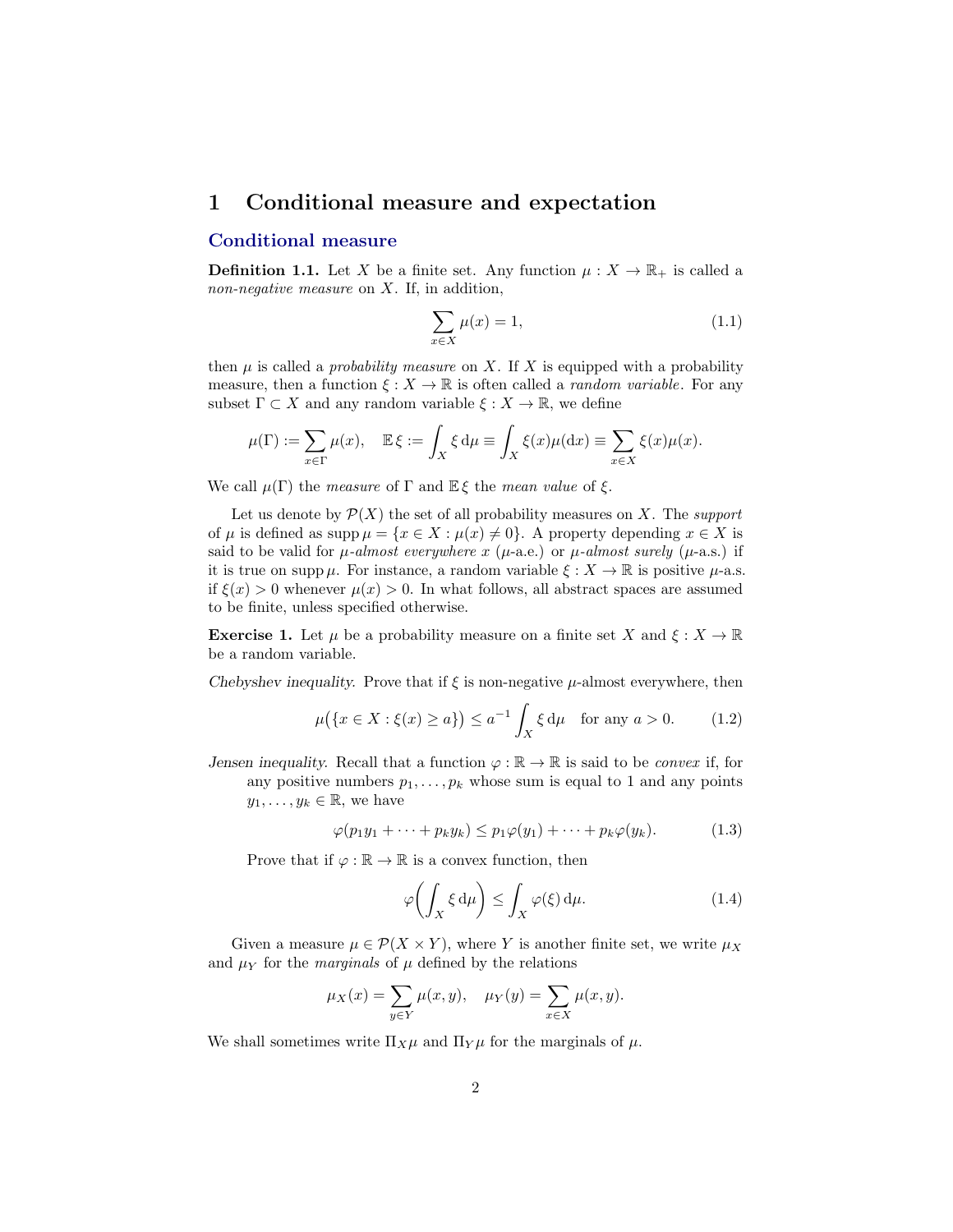<span id="page-2-1"></span>**Exercise 2.** Let  $\mu$  be a probability measure on a product space  $X \times Y$ . Prove that the marginals of  $\mu$  are probability measures.

Given a measure  $\mu \in \mathcal{P}(X \times Y)$ , we define the *conditional measure* of  $\mu$  given  $x \in X$  by the relation

$$
\mu^x(y) = \frac{\mu(x, y)}{\mu_X(x)} \quad \text{for } x \in \text{supp}\,\mu_X. \tag{1.5}
$$

Thus, the conditional measure  $\mu^x$  is defined for  $\mu$ -a.e.  $x \in X$ .

**Exercise 3.** Let  $\mu$  be a probability measure on a product space  $X \times Y$  and let  $\mu^x$  be its conditional measure given  $x \in X$ .

- (a) Prove that  $\mu^x$  is a probability measure on Y for  $\mu_X$ -a.e.  $x \in X$ .
- (b) Prove that, for any random variable  $\xi: X \times Y \to \mathbb{R}$ ,

$$
\int_{X \times Y} \xi \, d\mu = \int_X \left\{ \int_Y \xi(x, y) \mu^x(dy) \right\} \mu_X(dx). \tag{1.6}
$$

Given two measures  $\mu_1 \in \mathcal{P}(X)$  and  $\mu_2 \in \mathcal{P}(Y)$ , we define their *direct* product  $\mu_1 \otimes \mu_2$  by

$$
(\mu_1 \otimes \mu_2)(x, y) = \mu_1(x)\mu_2(y) \quad \text{for } (x, y) \in X \times Y.
$$

We call  $\mu_1 \otimes \mu_2$  the *product measure* of  $\mu_1$  and  $\mu_2$ .

**Exercise 4.** Prove that a probability measure  $\mu$  on  $X \times Y$  is the product of its marginals if and only if  $\mu^x$  does not depend on  $x \in \text{supp }\mu_X$ . Show also that, in this case,  $\mu^x = \mu_Y$  for  $x \in \text{supp }\mu_X$ .

**Exercise 5.** Let  $X = \{1, ..., N\}$  and let  $\mu \in \mathcal{P}(X \times X)$  be defined by

$$
\mu(i, j) = m^{-1}(\delta_{ij} + \delta_{i, j+1}), \quad i, j \in X,
$$

where  $m > 0$  is a normalising factor. Determine m and find the marginals of  $\mu$ .

#### Conditional expectation

Let us fix a measure  $\mu \in \mathcal{P}(X \times Y)$  and denote by  $\mathcal{F}_X$  the family of all subsets of  $X \times Y$  that have the form  $A \times Y$  for some  $A \subset X$ .

<span id="page-2-0"></span>**Exercise 6.** Prove that, for any random variable  $\xi : X \times Y \to \mathbb{R}$ , there is  $\eta: X \to \mathbb{R}$  such that

$$
\mathbb{E}(\xi \mathbb{1}_A) = \mathbb{E}(\eta \mathbb{1}_A) \quad \text{for any } A \subset X,
$$
 (1.7)

where  $1_A$  stands for the *indicator function* of A (that is,  $1_A(x) = 1$  for  $x \in A$  and  $\mathbb{1}_A(x) = 0$  otherwise), and both  $\eta$  and  $\mathbb{1}_A$  are regarded as functions on  $X \times Y$ . Show also that  $\eta$  is uniquely determined on supp  $\mu_X$ .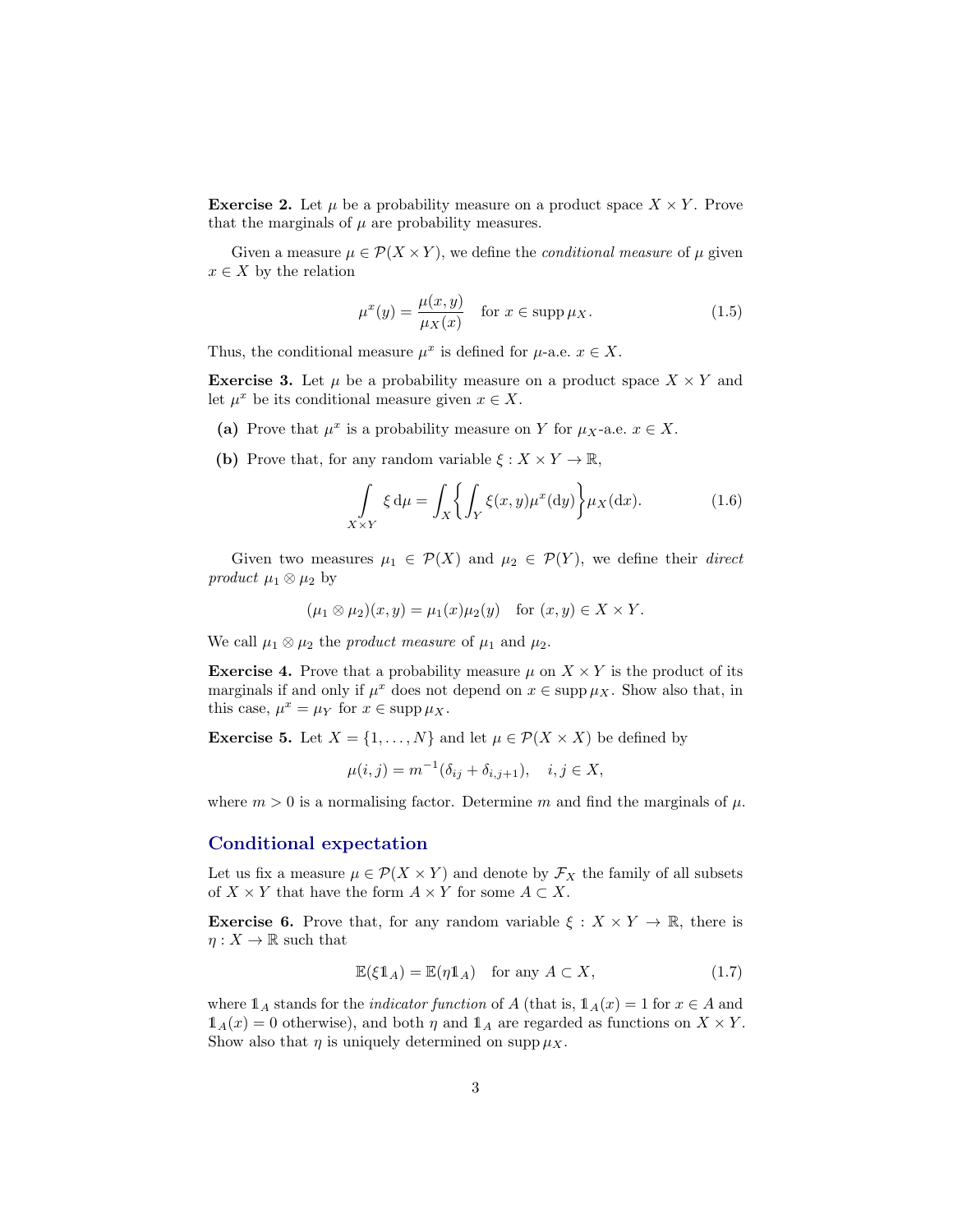<span id="page-3-0"></span>The random variable  $\eta$  constructed in Exercise [6](#page-2-0) is denoted by  $\mathbb{E}(\xi | \mathcal{F}_X)$ and called the *conditional expectation of*  $\xi$  *given*  $\mathcal{F}_X$ . In the case when X is a singleton,  $\mathbb{E}(\xi | \mathcal{F}_X)$  is equal to the mean value of  $\xi$ . The following exercise establishes a relation between conditional expectation and conditional measure.

**Exercise 7.** Let  $\mu \in \mathcal{P}(X \times Y)$  be a measure and let  $\xi : X \times Y \to \mathbb{R}$  be a random variables. Prove that, for any  $x \in \text{supp} \mu_X$ ,

$$
\mathbb{E}(\xi \,|\, \mathcal{F}_X)(x) = \int_Y \xi(x, y) \mu^x(\mathrm{d}y). \tag{1.8}
$$

In particular,  $\mu^x(y) = \mathbb{E}(\mathbb{1}_{\{y\}}|\mathcal{F}_X)(x)$  for  $x \in \mathrm{supp} \,\mu_X$ .

Exercise 8. Prove the following properties of the conditional expectation.

Linearity. For any numbers  $a, b \in \mathbb{R}$  and random variables  $\xi, \eta : X \times Y \to \mathbb{R}$ ,

$$
\mathbb{E}(a\xi + b\eta \,|\, \mathcal{F}_X) = a \,\mathbb{E}(\xi \,|\, \mathcal{F}_X) + b \,\mathbb{E}(\eta \,|\, \mathcal{F}_X) \quad \text{on } \operatorname{supp} \mu_X. \tag{1.9}
$$

Positivity. If  $\xi \geq 0$  on supp  $\mu$ , then  $\mathbb{E}(\xi | \mathcal{F}_X) \geq 0$  on supp  $\mu_X$ .

**Exercise 9.** (a) If a random variable  $\eta: X \times Y \to \mathbb{R}$  does not depend on  $y \in Y$ , then

$$
\mathbb{E}(\xi \eta \,|\, \mathcal{F}_X) = \eta \,\mathbb{E}(\xi \,|\, \mathcal{F}_X) \quad \text{on } \operatorname{supp} \mu_X. \tag{1.10}
$$

(b) Prove that if the measure  $\mu \in \mathcal{P}(X \times Y)$  is the product of its marginals,  $\xi$  is a random variable not depending on  $x \in X$ , and  $\eta$  depends only on  $x \in X$ , then for any  $f : \mathbb{R}^2 \to \mathbb{R}$  we have

$$
\mathbb{E}\big(f(\xi,\eta)\,|\,\mathcal{F}_X\big) = \big(\mathbb{E}f(\xi,z)\big)\big|_{z=\eta(x)} \quad \text{for } x \in \text{supp}\,\mu_X. \tag{1.11}
$$

**Exercise 10.** Let  $\xi : X \times Y \to \mathbb{R}$  be a random variable. Prove that  $\mathbb{E}(\xi | \mathcal{F}_X)$ minimises the function  $\eta \mapsto \mathbb{E} (\xi - \eta)^2$  over all  $\eta : X \to \mathbb{R}$ .

**Exercise 11.** Let  $\mu$  be a probability measure on the space  $S = X \times Y \times Z$  and let  $\xi : S \to \mathbb{R}$  be a random variable. Prove that

$$
\mathbb{E}\left(\mathbb{E}(\xi \,|\, \mathcal{F}_{X \times Y}) \,|\, \mathcal{F}_X\right) = \mathbb{E}(\xi \,|\, \mathcal{F}_X) \quad \text{on } \operatorname{supp} \mu_X. \tag{1.12}
$$

**Exercise 12** (Jensen inequality). Prove that if  $\varphi : \mathbb{R} \to \mathbb{R}$  is a convex function, then

$$
\varphi\big(\mathbb{E}(\xi \,|\, \mathcal{F}_X)\big) \le \mathbb{E}\big(\varphi(\xi) \,|\, \mathcal{F}_X\big) \quad \text{on } \operatorname{supp} \mu_X. \tag{1.13}
$$

.

The  $L^p$ -norm of a random variable  $\xi: X \to \mathbb{R}$  is defined by

$$
|\xi|_p = \left(\int_X |\xi|^p \mathrm{d}\mu\right)^{1/p}
$$

**Exercise 13.** Prove that  $\left| \mathbb{E}(\xi | \mathcal{F}_X) \right|_p \leq |\xi|_p$  for any  $p \geq 1$ . Formulate and prove a similar result for  $p = \infty$ .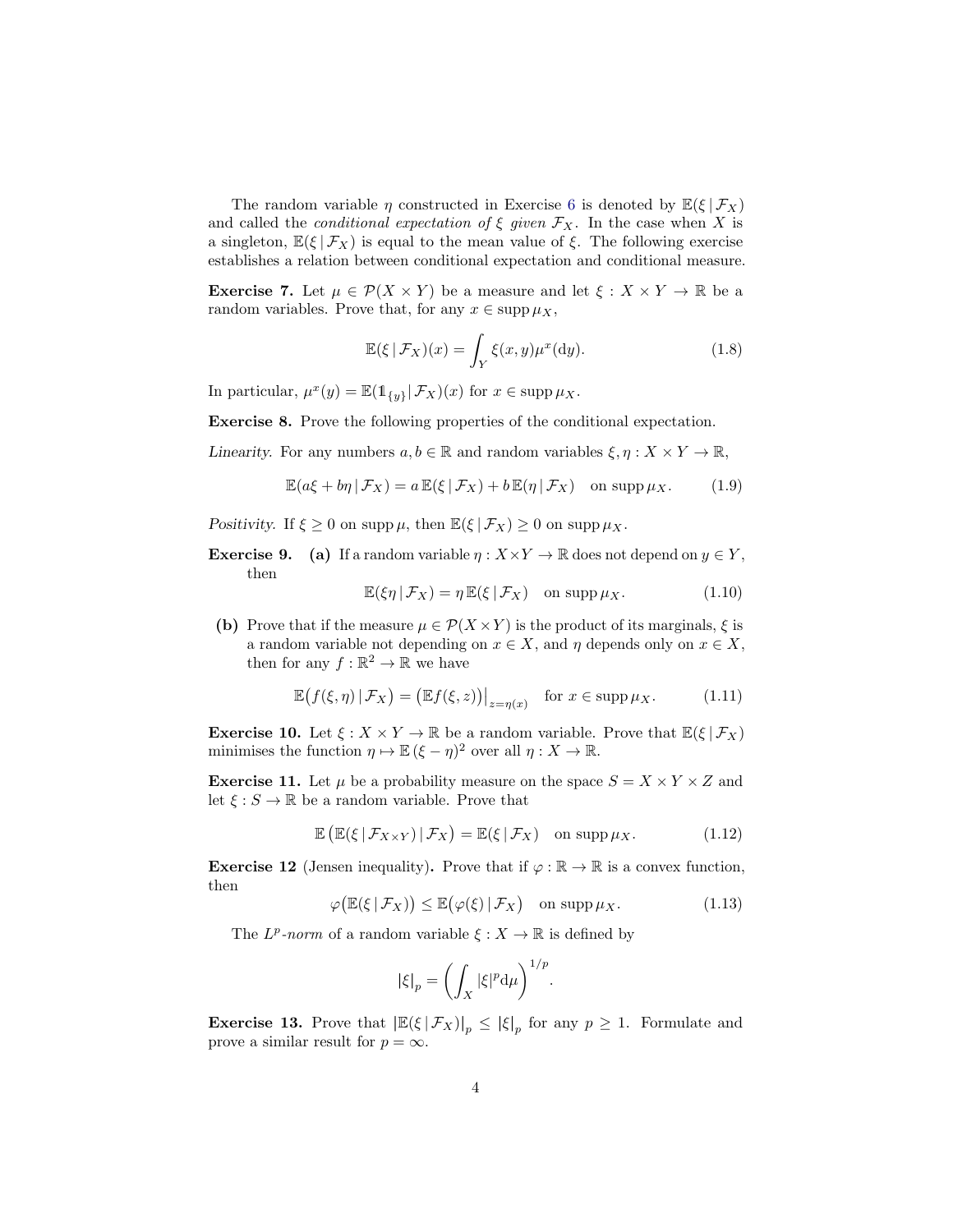### <span id="page-4-3"></span><span id="page-4-0"></span>2 Definition of a Markov process

#### Markov measures

Let  $\mathcal{A} = \{1, \ldots, N\}$  be a finite alphabet and let  $\Omega$  be the set of all sequences  $\omega = (\omega_j)_{j\geq 0}$  whose elements belong to A. For any integer  $t \geq 0$ , we write  $\Omega_t$ for the set of all finite sequences  $\boldsymbol{\omega}^t := (\omega_0, \dots, \omega_t)$  such that  $\omega_j \in \mathcal{A}$  for any  $j \in [0, t].$ 

**Definition 2.1.** A probability measure  $\mathbb{P}$  on  $\Omega$  is defined as a sequence of measures  $\mathbb{P}_t \in \mathcal{P}(\Omega_t)$  such that

$$
\Pi_{\Omega_t} \mathbb{P}_{t+1} = \mathbb{P}_t \quad \text{for any integer } t \ge 0. \tag{2.1}
$$

A measure P on  $\Omega$  is said to be *Markovian* if there is a function  $p : \mathcal{A} \times \mathcal{A} \to \mathbb{R}_+$ such that

<span id="page-4-1"></span>
$$
\mathbb{P}_{t+1}^{\omega^t}(\omega_{t+1}) = p(\omega_t, \omega_{t+1}) \tag{2.2}
$$

for any  $t \geq 0$  and any  $\omega_0, \ldots, \omega_{t+1} \in \mathcal{A}$  satisfying  $\mathbb{P}_t(\omega_0, \ldots, \omega_t) > 0$ .

We shall write  $\Pi_t$  instead of  $\Pi_{\Omega_t}$  to simplify notation, and the conditional measure on the left-hand side of [\(2.2\)](#page-4-1) is sometimes denoted by  $\mathbb{P}(\omega_{t+1} | \omega_0, \ldots, \omega_t)$ . The set of all measures on  $\Omega$  will be denoted by  $\mathcal{P}(\Omega)$ . For an event  $\Gamma \subset \Omega_t$  and a random variable  $\xi : \Omega_t \to \mathbb{R}$ , we denote  $\mathbb{P}(\Gamma) := \mathbb{P}_t(\Gamma)$  and  $\mathbb{E} \xi := \mathbb{E}_t \xi$ , where  $\mathbb{E}_t$  stands for the mean value with respect to  $\mathbb{P}_t$ .

**Exercise 14.** Let P be a Markov measure and let  $i \in \mathcal{A}$  be such that  $\mathbb{P}_0(i) > 0$ . Prove the following relations:

$$
p(i,j) = \frac{\mathbb{P}_1(i,j)}{\mathbb{P}_0(i)} \quad \text{for any } j \in \mathcal{A}, \qquad \sum_{j \in \mathcal{A}} p(i,j) = 1. \tag{2.3}
$$

In what follows, we shall often write  $p_{ij}$  instead of  $p(i, j)$  and call  $P := (p_{ij})$ the transition matrix of the Markov measure  $\mathbb{P}$ . Note that  $p_{ij} \geq 0$  and  $P1 = 1$ , where  $1$  stands for a vector of length  $N$  all of whose components are 1. Any matrix with these properties will be called a *stochastic matrix*.

<span id="page-4-2"></span>**Exercise 15.** Let  $\mathbb{P} \in \mathcal{P}(\Omega)$  be a measure such that  $\mathbb{P}_{t+1} = \mathbb{P}_t \otimes \mu$  for any  $t \geq 0$ , where  $\mu = \mathbb{P}_0$ . Prove that  $\mathbb P$  is a Markovian measure and find the corresponding transition matrix.

The measure described in the previous exercise is called an *i.i.d.* measure, in view of the following property.

Exercise 16. Under the hypotheses of Exercise [15,](#page-4-2) prove that, for any integers  $s \geq 1$  and  $t \geq 2$ , and any functions  $f, f_1, \ldots, f_t : A \to \mathbb{R}$ , we have

$$
\mathbb{E}\prod_{k=1}^{t}f_k(\omega_k) = \prod_{k=1}^{t}\mathbb{E} f_k(\omega_k), \quad \mathbb{E} f(\omega_s) = \mathbb{E} f(\omega_t).
$$
 (2.4)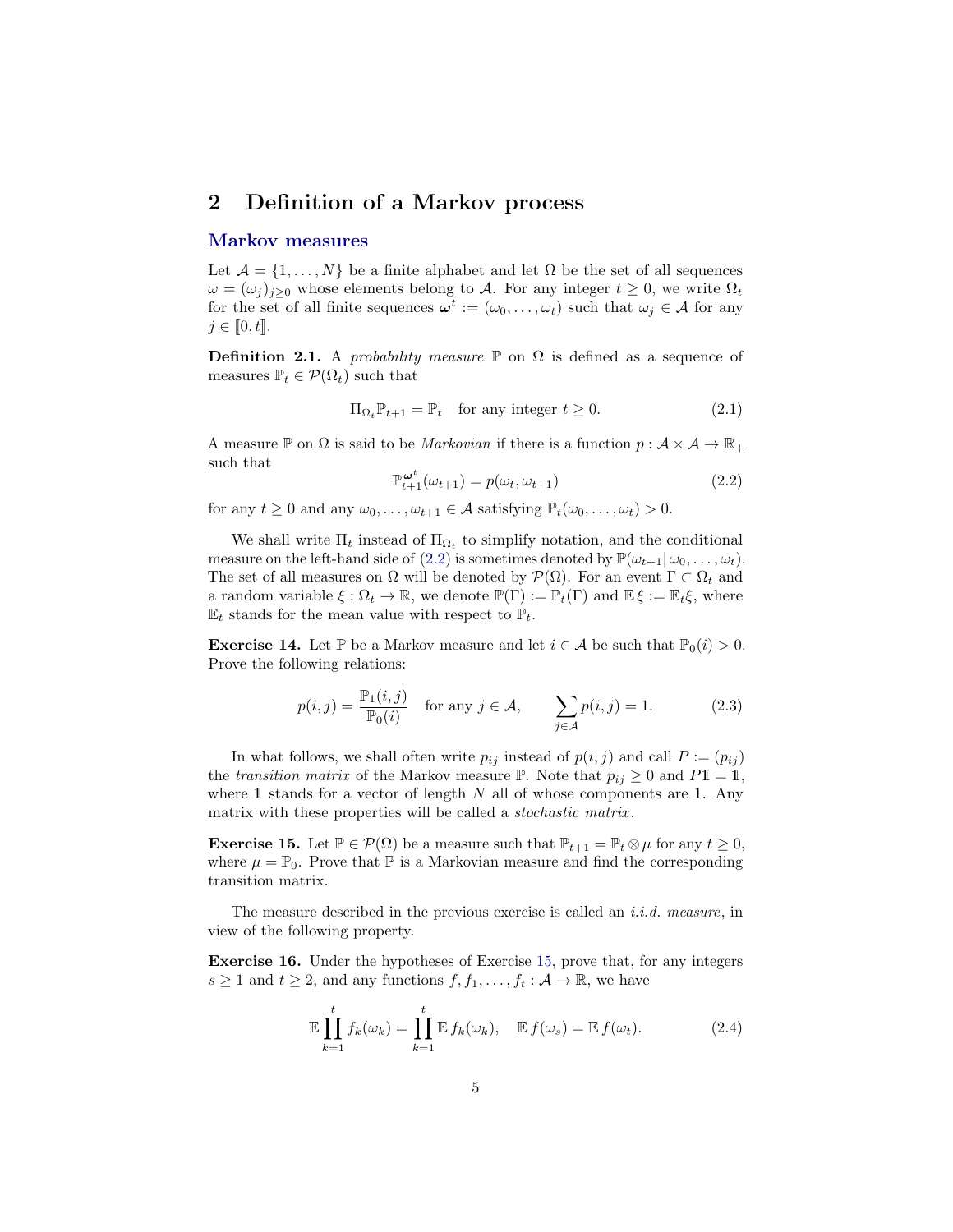<span id="page-5-6"></span>The next two exercises show that a Markovian measure is uniquely defined, once an initial measure and a transition matrix are fixed.

**Exercise 17.** Let  $\mathbb{P}$  be a Markov measure. Prove that, for any  $t \geq 1$  and  $\omega_0, \ldots, \omega_t \in \mathcal{A}$ , we have

<span id="page-5-5"></span>
$$
\mathbb{P}_t(\omega_0,\ldots,\omega_t) = \mathbb{P}_0(\omega_0) \, p(\omega_0,\omega_1) \ldots p(\omega_{t-1},\omega_t). \tag{2.5}
$$

**Exercise 18.** Let  $\mu \in \mathcal{P}(\mathcal{A})$  and let  $(p_{ij})$  be an  $N \times N$  stochastic matrix. Prove that there is a Markov measure P on  $\Omega$  such that  $P_0 = \mu$  and relation [\(2.2\)](#page-4-1) holds with  $p(i, j) = p_{ij}$ .

#### Markov processes

**Definition 2.2.** Let  $\{\xi_t : \Omega \to \mathcal{A}, t \geq 0\}$  be a sequence of functions. We shall say that  $(\xi_t)_{t\geq 0}$  is an *adapted random process* (or simply a *random process*) if for any  $t \geq 0$  the function  $\xi_t$  depends only on  $\boldsymbol{\omega}^t = (\omega_0, \dots, \omega_t) \in \Omega_t$ . In this case, we shall often consider  $\xi_t$  as a random variable on  $\Omega_t$ .

Given any integers  $s \geq 0$  and  $t \in [0, s]$ , we denote by  $\mathcal{F}_{=t}$  the family of all subsets of  $\Omega_s$  that have the form  $\pi_t^{-1}(A)$ , where  $\pi_t : \Omega_s \to A$  is the projection to the  $t<sup>th</sup>$  component. We write  $\mathbb{P}_{=t}$  for the marginal of  $\mathbb{P}_s$  corresponding to the  $t^{\text{th}}$  component. Recall that  $\mathcal{F}_{\Omega_t} =: \mathcal{F}_t$  denotes the family of all subsets of  $\Omega_s$ that can be represented in the form  $\Pi_t^{-1}(\Gamma)$  with  $\Gamma \subset \Omega_t$ .

<span id="page-5-4"></span>**Exercise<sup>∗</sup> 19.** Let  $\mathbb{P}$  be a probability measure on  $\Omega$  and let  $\xi_t : \Omega \to \mathcal{A}$  be an adapted random process defined by

<span id="page-5-3"></span>
$$
\xi_t(\omega) = \omega_t \quad \text{for } \omega = (\omega_j)_{j \ge 0} \in \Omega.
$$
 (2.6)

Assuming that  $\mathbb P$  is a Markovian measure, prove that the following properties hold and give an informal description for them.<sup>[1](#page-5-0)</sup>

<span id="page-5-1"></span>(a) For any integers  $0 \leq t < s$  and any function  $f : \Omega_{s-t} \to \mathbb{R}$ , we have

$$
\mathbb{E}\big(f(\xi_t,\ldots,\xi_s)\,|\,\mathcal{F}_t\big)=\mathbb{E}\big(f(\xi_t,\ldots,\xi_s)\,|\,\mathcal{F}_{=t}\big)\quad\text{on }\mathrm{supp}\,\mathbb{P}_t.\tag{2.7}
$$

<span id="page-5-2"></span>(b) For any integers  $s > t \geq 0$  and any functions  $f : \Omega_{s-t} \to \mathbb{R}$  and  $g : \Omega_t \to \mathbb{R}$ , we have

$$
\mathbb{E}\big(f(\xi_t,\ldots,\xi_s) g(\xi_0,\ldots,\xi_t) \,|\, \mathcal{F}_{=t}\big) \n= \mathbb{E}\big(f(\xi_t,\ldots,\xi_s) \,|\, \mathcal{F}_{=t}\big) \, \mathbb{E}\big(g(\xi_0,\ldots,\xi_t) \,|\, \mathcal{F}_{=t}\big), \quad (2.8)
$$

where the equality holds on the support of  $\mathbb{P}_{=t}$ .

Show also that properties [\(a\)](#page-5-1) and [\(b\)](#page-5-2) are equivalent and imply that relation [\(2.2\)](#page-4-1) holds on supp  $\mathbb{P}_t$  for any  $t \geq 0$  and some function  $p_t : \mathcal{A} \times \mathcal{A} \to \mathbb{R}_+$ .

<span id="page-5-0"></span><sup>&</sup>lt;sup>1</sup>Recall that  $\mathbb{E} = \mathbb{E}_s$  for random variables defined on  $\Omega_s$ .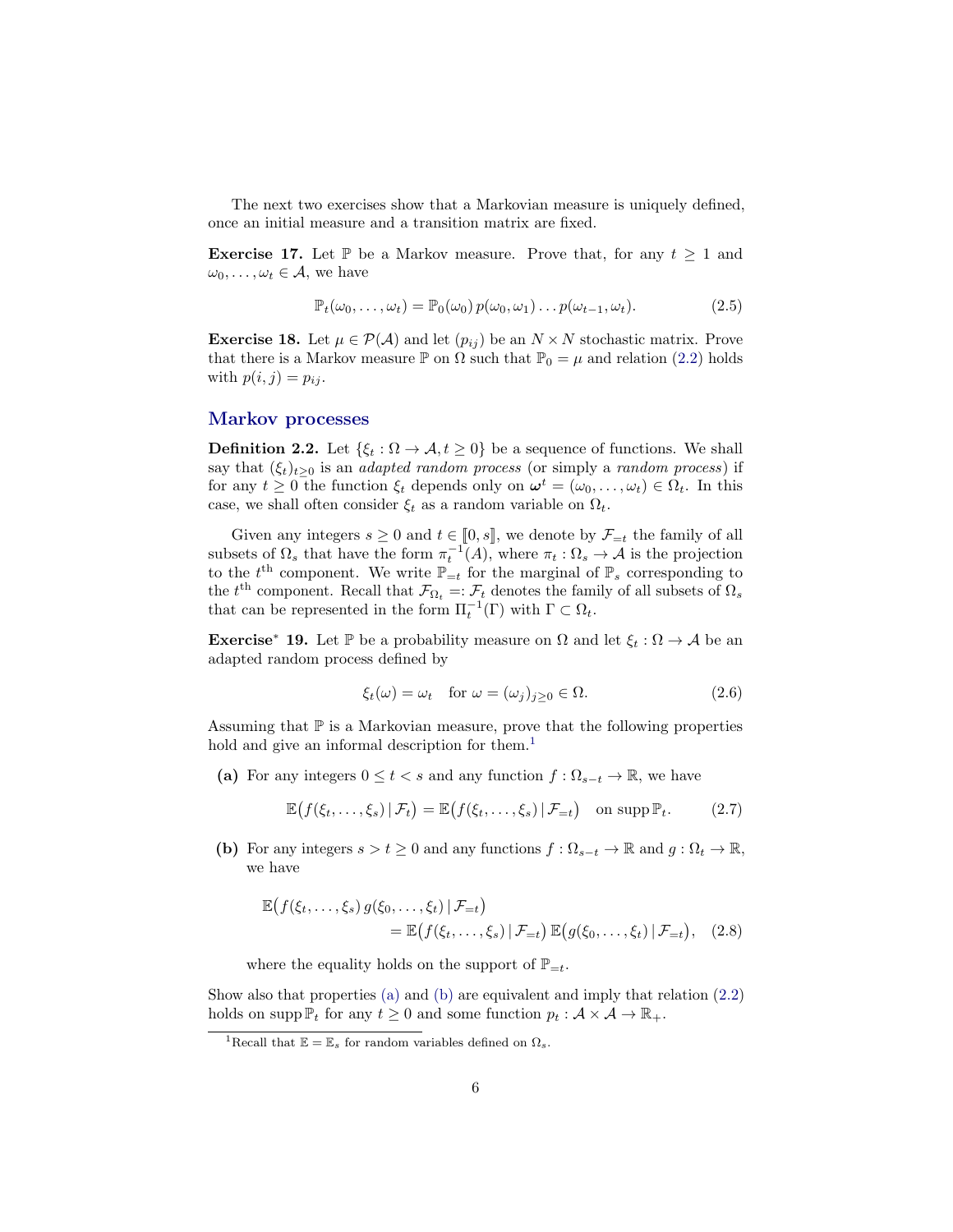<span id="page-6-3"></span>The process defined by  $(2.6)$  is called the *canonical process associated with*  $\mathbb{P}$ . The following definition provides a central object of the theory.

**Definition 2.3.** Let  $\mathcal{A} = \{1, ..., N\}$  be a finite alphabet, let  $P = (p_{ij})_{i,j \in \mathcal{A}}$ be a stochastic matrix, and let  $\delta_i \in \mathcal{P}(\mathcal{A})$  be the Dirac mass at  $i \in \mathcal{A}$ . A discrete-time *Markov process with transition matrix*  $P$  is the collection of the following objects:

- (i) the canonical process  $\xi_t : \Omega \to \mathcal{A}$  defined by [\(2.6\)](#page-5-3);
- (ii) a family of Markov measures  $\mathbb{P}^i$  parametrised by  $i \in \mathcal{A}$  such that  $(\mathbb{P}^i)_0 = \delta_i$ , and the transition matrix of  $\mathbb{P}^i$  is equal to P.

We write  $(\xi_t, \mathbb{P}^i)_{i \in \mathcal{A}}$  for the Markov process with Markov measures  $\mathbb{P}^i$ .

<span id="page-6-2"></span>**Exercise 20.** Let  $(\xi_t, \mathbb{P}^i)$  be a Markov process whose transition matrix has the form  $p_{ij} = p_j$ , where  $\{p_j, j \in \mathcal{A}\}\$ are non-negative numbers whose sum is equal to 1. Describe the Markov process  $(\xi_t, \mathbb{P}^i)$ .

Exercise 21. Prove that for any stochastic matrix P there is a unique Markov process with transition matrix P. Show also that the transition matrix of a Markov process  $(\xi_t, \mathbb{P}^i)$  is uniquely defined.

Exercise 22. Let P be a Markov measure on  $\Omega$  with transition matrix P and let  $\mu := \mathbb{P}_0$ . Prove that

<span id="page-6-1"></span>
$$
\mathbb{P} = \sum_{i \in \mathcal{A}} \mu(i) \, \mathbb{P}^i,\tag{2.9}
$$

where  $(\xi_t, \mathbb{P}^i)$  is the Markov process with transition matrix P.

<span id="page-6-0"></span>**Exercise 23.** Let  $(\xi_t, \mathbb{P}^i)$  be a Markov process and let  $\mathbb{P}$  be a Markov measure. Prove the following assertions.

(a) For any integers  $0 \le t < s$  and any function  $f : \mathcal{A} \to \mathbb{R}$ , we have

$$
\mathbb{E}\big(f(\xi_s) \,|\, \mathcal{F}_t\big) = \mathbb{E}^{\omega_t} f(\xi_{s-t}) \quad \text{on } \operatorname{supp} \mathbb{P}_t. \tag{2.10}
$$

(b) For any integers  $0 \leq t < s$  and any function  $f : \Omega_{s-t} \to \mathbb{R}$ , we have

$$
\mathbb{E}\big(f(\xi_t, \dots, \xi_s) \,|\, \mathcal{F}_t\big) = \mathbb{E}^{\omega_t} f(\xi_0, \dots, \xi_{s-t})
$$
\n
$$
= \sum_{i_1, \dots, i_{s-t} \in \mathcal{A}} f(i_0, \dots, i_{s-t}) \prod_{l=1}^{s-t} p_{i_{l-1}i_l}, \qquad (2.11)
$$

where  $i_0 = \omega_t$ , and the equality holds on supp  $\mathbb{P}_t$ .

Exercises [19](#page-5-4) and [23](#page-6-0) establish the Markov property for the canonical process. An important generalisation of this property will be obtained in Section [4.](#page-10-0)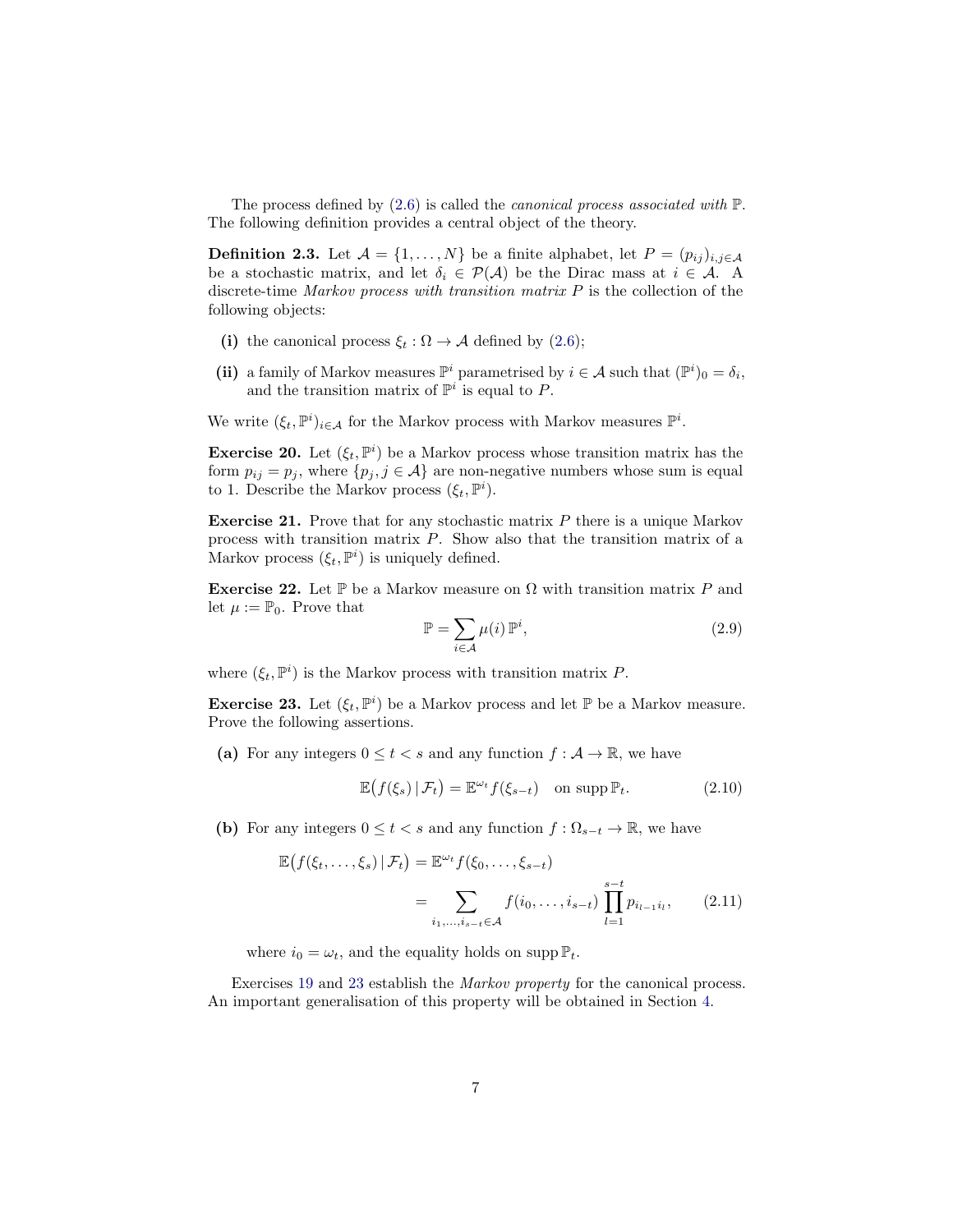#### <span id="page-7-3"></span>Markov semigroups

Many properties of a Markov process can be described in terms of Markov semigroups introduced in the following definition. We denote by  $L(\mathcal{A})$  the space of functions  $f : \mathcal{A} \to \mathbb{R}$  and endow it with the norm

<span id="page-7-2"></span>
$$
|f| = \max_{i \in \mathcal{A}} |f(i)|. \tag{2.12}
$$

**Definition 2.4.** Let  $(\xi_t, \mathbb{P}^i)$  be a Markov process with a finite state space A and a transition matrix  $P = (p_{ij})$ . The Markov operators  $\mathfrak{P}_t : L(\mathcal{A}) \to L(\mathcal{A})$ and  $\mathfrak{P}_t^* : \mathcal{P}(\mathcal{A}) \to \mathcal{P}(\mathcal{A})$  are defined by the relations

$$
(\mathfrak{P}_t f)(i) = \mathbb{E}^i f(\xi_t), \qquad (2.13)
$$

$$
(\mathfrak{P}_t^*\mu)(i) = \mathbb{P}^\mu\{\xi_t = i\},\tag{2.14}
$$

where  $f \in L(\mathcal{A}), \mu \in \mathcal{P}(\mathcal{A}), i \in \mathcal{A}$ , and  $\mathbb{P}^{\mu}$  stands for the Markov measure [\(2.9\)](#page-6-1).

Exercise 24. Describe the Markov operators for the Markov process defined in Exercise [20.](#page-6-2)

**Exercise 25.** Let  $p_{ij}^{(t)}$  denote the entries of the matrix  $P^t$ . Prove that

<span id="page-7-1"></span><span id="page-7-0"></span>
$$
(\mathfrak{P}_t f)(i) = \sum_{j \in \mathcal{A}} p_{ij}^{(t)} f(j), \qquad (2.15)
$$

$$
(\mathfrak{P}_t^*\mu)(i) = \sum_{k \in \mathcal{A}} \mu(k) \, p_{ki}^{(t)}.
$$
 (2.16)

It is useful to introduce the transition function

$$
P_t(i,\Gamma) := \sum_{j\in\Gamma} p_{ij}^{(t)}, \quad i \in \mathcal{A}, \quad \Gamma \subset \mathcal{A}, \tag{2.17}
$$

which gives the probability of transition from the state i to the set  $\Gamma$  at time t. Relation [\(2.15\)](#page-7-0) says that  $\mathfrak{P}_t f$  is the integral of f against  $P_t(i, \cdot)$ , while [\(2.16\)](#page-7-1) implies that  $\mathfrak{P}_t^*\mu(\Gamma)$  is the integral of  $P_t(\cdot,\Gamma)$  against  $\mu$ .

Exercise 26. Check the following properties of the transition function and Markov operators.

Kolmogorov–Chapman relation. For any  $i \in \mathcal{A}$ ,  $\Gamma \subset \mathcal{A}$ , and  $t, s \geq 0$ , we have

$$
P_{t+s}(i, \Gamma) = \int_{\mathcal{A}} P_s(x, \Gamma) P_t(i, dx) = \sum_{j \in \mathcal{A}} p_{ij}^{(t)} P_s(j, \Gamma). \tag{2.18}
$$

Semigroup property. The sequences  $\{\mathfrak{P}_t\}_{t\geq 0}$  and  $\{\mathfrak{P}_t^*\}_{t\geq 0}$  are semigroups. That is, for any integers  $t, s \geq 0$ ,

$$
\mathfrak{P}_0 = \text{Id}, \quad \mathfrak{P}_{t+s} = \mathfrak{P}_t \circ \mathfrak{P}_s, \qquad \mathfrak{P}_0^* = \text{Id}, \quad \mathfrak{P}_{t+s}^* = \mathfrak{P}_t^* \circ \mathfrak{P}_s^*, \qquad (2.19)
$$

where Id denotes the identity map in the corresponding space.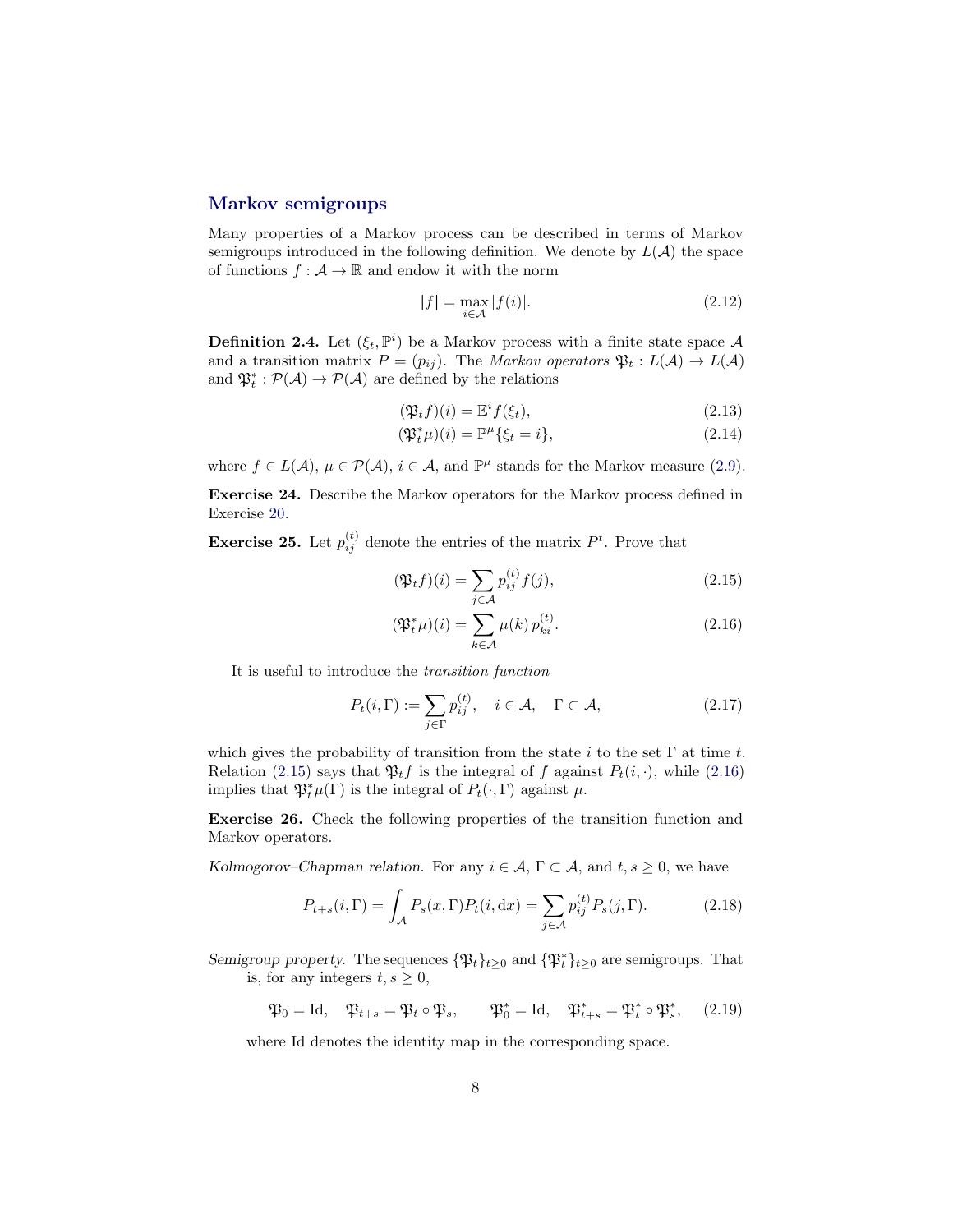<span id="page-8-2"></span>Duality. For any  $f \in L(\mathcal{A})$  and  $\mu \in \mathcal{P}(\mathcal{A})$ , we have

$$
\mathbb{E}^{\mu} f(\xi_t) = \int_{\mathcal{A}} \mathfrak{P}_t f \, \mathrm{d}\mu = \int_{\mathcal{A}} f \, \mathrm{d}(\mathfrak{P}_t^* \mu). \tag{2.20}
$$

In what follows, we call  $\mathfrak{P}_t$  and  $\mathfrak{P}_t^*$  the *Markov semigroups* for the Markov process  $(\xi_t, \mathbb{P}^i)$ . The following exercise provides yet another form of the Markov property.

**Exercise 27.** Let  $(\xi_t, \mathbb{P}^i)$  be a Markov process and let  $f : \mathcal{A} \to \mathbb{R}$  be a function. Prove that, for any integers  $t, s \geq 0$ ,

$$
\mathbb{E}^{i}(f(\xi_{t+s})|\mathcal{F}_{t}) = (\mathfrak{P}_{s}f)(\xi_{t}) \quad \text{on supp}\,\mathbb{P}_{t}^{i}.
$$
 (2.21)

#### <span id="page-8-0"></span>3 Stationary and ergodic measures

**Definition 3.1.** A measure  $\mu \in \mathcal{P}(\mathcal{A})$  is said to be *stationary* (or *invariant*) for a Markov process  $(\xi_t, \mathbb{P}^i)$  if  $\mathfrak{P}_1^*\mu = \mu$ .

Given a measure  $\mathbb P$  on  $\Omega$  and integers  $0 \leq t \leq s$ , we write  $\mathbb P_{[t,s]}$  for the marginal of  $\mathbb{P}_s$  corresponding to the components  $(\omega_j, t \leq j \leq s)$ .

**Exercise 28.** Let  $\mathbb{P}$  be a Markov measure with a transition matrix P and an initial distribution  $\mu := \mathbb{P}_0$ . Prove that  $\mu$  is stationary for the Markov process with the transition matrix P if and only if  $\mathbb{P}_{[t,s]} = \mathbb{P}_{[0,s-t]}$  for any  $0 \le t \le s$ . In particular, if  $\mu$  is stationary, then  $\mathbb{P}_{=t} = \mu$  for any  $t \geq 0$ .

Exercise 29. Prove that any Markov process has a stationary measure. Show also that the stationary measures form a convex subset of  $\mathcal{P}(\mathcal{A})$ .

<span id="page-8-1"></span>Exercise 30. Find all the stationary measures for the Markov processes with the following transition matrices:

$$
P_1 = \begin{pmatrix} 0.3 & 0.7 \\ 0 & 1 \end{pmatrix}, \quad P_2 = \begin{pmatrix} 0 & 1 \\ 1 & 0 \end{pmatrix}, \quad P_3 = \begin{pmatrix} 0.5 & 0 & 0.5 \\ 0 & 1 & 0 \\ 0.4 & 0 & 0.6 \end{pmatrix}.
$$

In what follows, we denote by  $P_s(\mathcal{A}, P)$  the set of stationary measures for the Markov process with transition matrix P. We shall often write  $P_s(\mathcal{A})$  if the context implies the choice of the transition matrix.

**Definition 3.2.** A subset  $\mathcal{C} \subset \mathcal{A}$  is said to be *invariant* for the Markov process  $(\xi_t, \mathbb{P}^i)$  if

$$
P_1(i, \mathcal{C}) = 1 \quad \text{for any } i \in \mathcal{C}.\tag{3.1}
$$

In other words, a subset  $\mathcal{C} \subset \mathcal{A}$  is invariant if a trajectory starting in  $\mathcal{C}$  remains there for all  $t \geq 1$  with probability 1.

Exercise 31. Prove the following properties.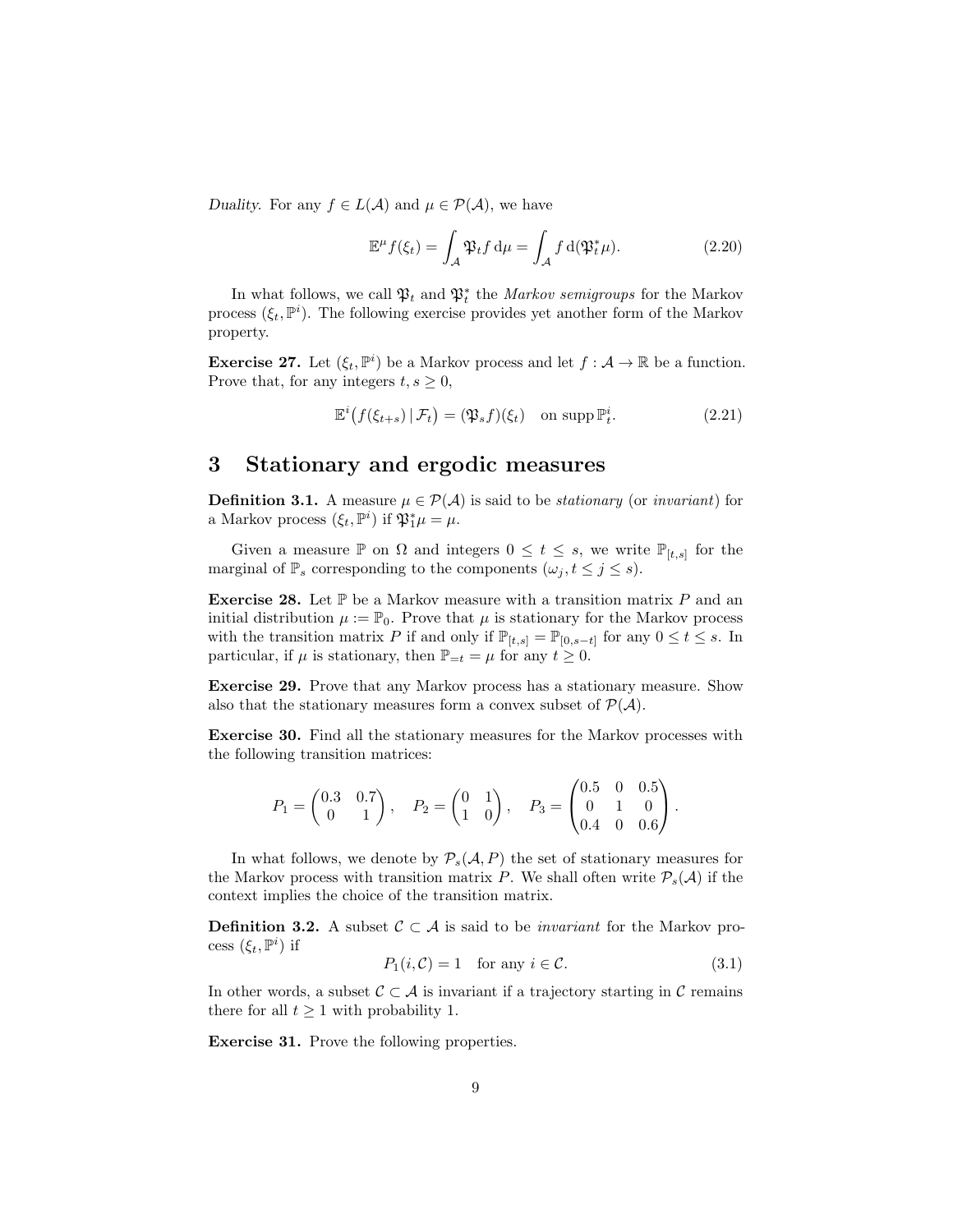- <span id="page-9-0"></span>(a) For any invariant subset  $C \subset A$  there is a stationary measure whose support is a subset of  $\mathcal{C}$ .
- (b) The support of a stationary measure is an invariant subset.

**Definition 3.3.** A stationary measure  $\mu \in \mathcal{P}_s(\mathcal{A}, P)$  is said to be ergodic if for any  $\nu \in \mathcal{P}_s(\mathcal{A}, P)$  either supp  $\mu \cap \mathrm{supp} \nu = \varnothing$  or supp  $\mu \subset \mathrm{supp} \nu$ . The set of ergodic invariant measures is denoted by  $\mathcal{E}(\mathcal{A}, P)$  or  $\mathcal{E}(\mathcal{A})$ .

Two measures  $\mu, \nu \in \mathcal{P}(\mathcal{A})$  are said to be *singular* if supp  $\mu \cap \text{supp }\nu = \emptyset$ . In this case, we shall write  $\mu \perp \!\!\! \perp \nu$ .

**Exercise 32.** Prove that if two different measures  $\mu, \nu \in \mathcal{P}_s(\mathcal{A}, P)$  have the same support, then neither of them is ergodic. Use this to check that any two ergodic measures  $\mu, \nu \in \mathcal{E}(\mathcal{A}, P)$  are singular.

Exercise 33. Determine which of the stationary measures of Example [30](#page-8-1) are ergodic.

Given a subset  $\mathcal{A}^0 \subset \mathcal{A}$ , we define the *attainable set* from  $\mathcal{A}^0$  by the formula

$$
S(\mathcal{A}^0) = \Big\{ j \in \mathcal{A} : \sum_{t=0}^{\infty} p_{ij}^{(t)} > 0 \text{ for some } i \in \mathcal{A}^0 \Big\}.
$$

In the case  $\mathcal{A}^0 = \{i\}$ , we shall write  $S^i$ .

**Exercise 34.** Prove that  $S(\mathcal{A}^0)$  is an invariant subset for any  $\mathcal{A}^0 \subset \mathcal{A}$ .

**Exercise 35.** Let  $\mu \in \mathcal{P}_s(\mathcal{A})$ . Prove that the following properties are equivalent:

- (a)  $\mu$  is ergodic;
- (b)  $S^i = \text{supp}\,\mu$  for any  $i \in \text{supp}\,\mu$ .

**Exercise 36.** Prove that for any invariant subset  $C \subset A$  there is an ergodic measure whose support is included in  $\mathcal{C}$ .

Exercise 37 (ergodic decomposition). Prove that any invariant measure is a convex combination of ergodic measures. That is, for any  $\mu \in \mathcal{P}_s(\mathcal{A}, P)$  there are ergodic measures  $\mu_1, \ldots, \mu_k \in \mathcal{P}_s(\mathcal{A}, P)$  and positive numbers  $p_1, \ldots, p_k$  such that

$$
\mu = \sum_{l=1}^{k} p_l \mu_l, \quad \sum_{l=1}^{k} p_l = 1. \tag{3.2}
$$

**Exercise 38.** Let  $\mathcal{A} = \{1, 2\}$ . In the setting of the first two examples of Exercise [30,](#page-8-1) study the following limits for a function  $f : \mathcal{A} \to \mathbb{R}$  satisfying  $f(1) \neq f(2)$  and any measure  $\nu \in \mathcal{P}(\mathcal{A})$ :

$$
\lim_{t \to \infty} \mathbb{E}^{\nu} f(\xi_t), \quad \lim_{t \to \infty} \mathbb{P}^{\nu} \left\{ \left| \frac{1}{t} \sum_{k=0}^{t-1} f(\xi_k) - L \right| < \varepsilon \right\},\tag{3.3}
$$

where  $L \in \mathbb{R}$  is a fixed number and  $\varepsilon > 0$  is smaller than  $|f(1) - f(2)|$ .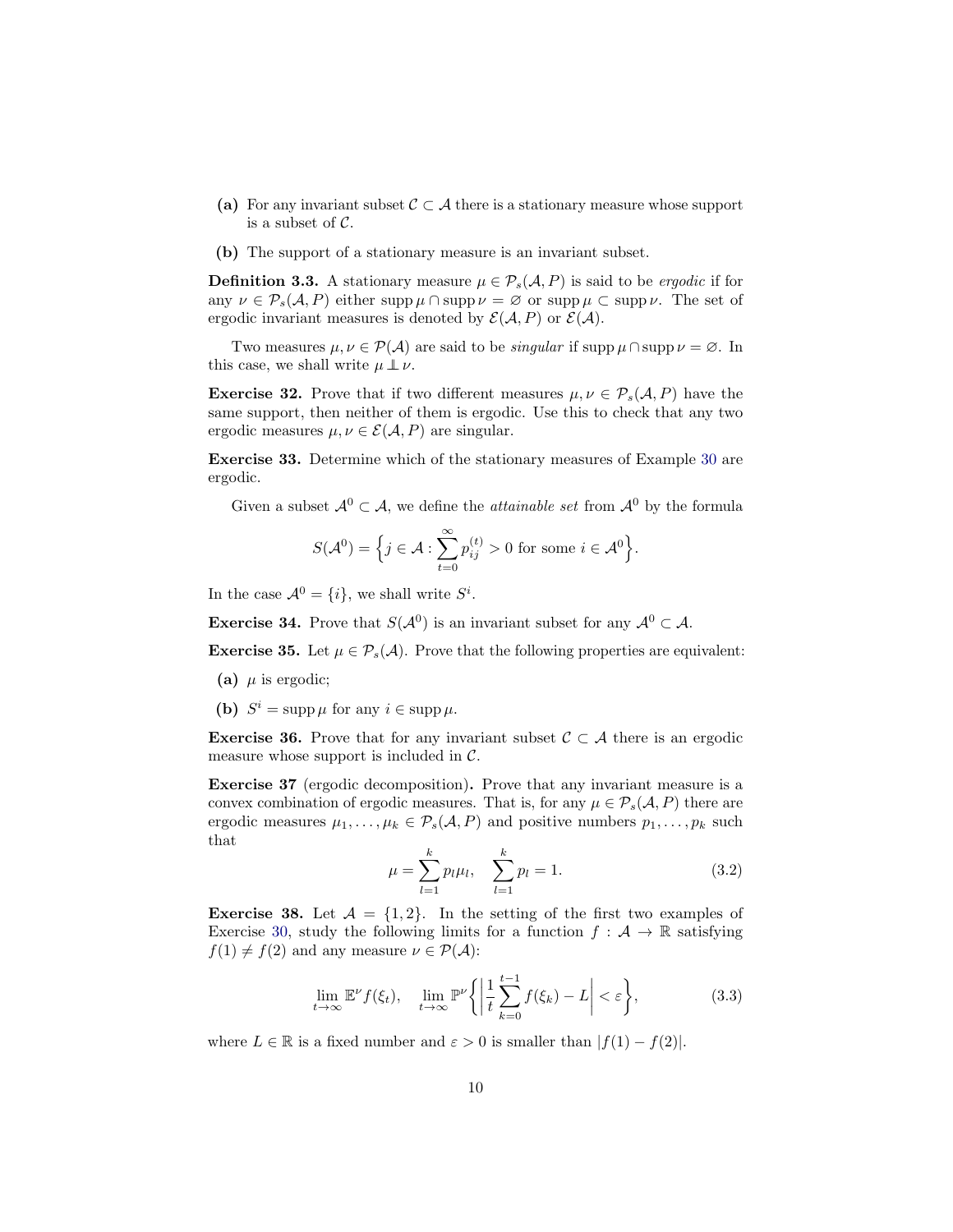#### <span id="page-10-3"></span><span id="page-10-0"></span>4 Stopping times and strong Markov property

#### Stopping times

**Definition 4.1.** A subset  $\Gamma \subset \Omega$  is said to be *cylindrical* if there is an integer  $t \geq 0$  and a set  $\Gamma^0 \subset \Omega_t$  such that  $\Gamma = \Pi_t^{-1}(\Gamma^0)$ .

The family of all cylindrical subsets is denoted by  $\mathscr{C}$ . The set  $\Gamma^0$  entering the definition of a cylindrical set  $\Gamma$  is called *base*. We shall write  $\mathscr{C}_t$  to denote those cylindrical sets for which one can choose a base in  $\Omega_t$ . Note that if  $\Gamma \in \mathscr{C}_t$ , then  $\Gamma \in \mathscr{C}_s$  for any  $s > t$ .

**Exercise 39.** Prove that  $\mathscr{C}$  is an algebra. That is, for any  $\Gamma_1, \Gamma_2 \in \mathscr{C}$ , we have  $\Gamma_1 \cap \Gamma_2, \Gamma_1 \cup \Gamma_2, \Gamma_1^c \equiv \Omega \setminus \Gamma_1 \in \mathscr{C}.$ 

If  $\mathbb{P} \in \mathcal{P}(\Omega)$ , then we define the probability of a cylindrical set  $\Gamma = \Pi_t^{-1}(\Gamma_0)$ by  $\mathbb{P}(\Gamma) := \mathbb{P}_t(\Gamma_0)$ .

**Exercise 40.** Prove that  $\mathbb{P}: \mathscr{C} \to [0,1]$  is a well-defined additive function vanishing on the empty set.

**Definition 4.2.** Let  $\overline{\mathbb{Z}}_+ = \mathbb{Z}_+ \cup \{+\infty\}$ . A function  $\tau : \Omega \to \overline{\mathbb{Z}}_+$  is called a stoping time if

<span id="page-10-1"></span>
$$
\{\omega \in \Omega : \tau(\omega) \le t\} \in \mathscr{C}_t \quad \text{for any integer } t \ge 0. \tag{4.1}
$$

In what follows, we shall write  $\{\tau \leq t\}$  for the set in [\(4.1\)](#page-10-1).

**Exercise 41.** Prove that if  $\tau_1$  and  $\tau_2$  are stopping times, then  $\tau_1 \vee \tau_2$ ,  $\tau_1 \wedge \tau_2$ , and  $\tau_1 + \tau_2$  are also stopping times.

Exercise 42. Let  $A \subset \mathcal{A}$ . Determine which of the following functions are stopping times:

$$
\tau_A(\omega) = \min\{t \ge 0 : \xi_t(\omega) \in A\},\tag{4.2}
$$

$$
\tau_A^+(\omega) = \min\{t \ge 0 : \xi_s(\omega) \in A \text{ for } s \ge t\},\tag{4.3}
$$

$$
\tau_A^-(\omega) = \max\{t \ge 0 : \xi_s(\omega) \in A \text{ for } s \le t\}.
$$
\n(4.4)

Given an integer  $s \geq 0$ , define the *shift operator*  $\theta_s : \Omega \to \Omega$  by the formula

<span id="page-10-2"></span>
$$
(\theta_s \omega)_k = \omega_{k+s} \quad \text{for } k \ge 0. \tag{4.5}
$$

**Exercise 43.** Prove that  $\theta_s^{-1}(\mathscr{C}_t) \subset \mathscr{C}_{t+s}$  for any integers  $t, s \geq 0$ .

**Exercise 44.** Let  $(\xi_t, \mathbb{P}^i)$  be a Markov process with a state space A. Prove that  $\mu \in \mathcal{P}_s(\mathcal{A})$  if and only if  $\mathbb{P}^{\mu}(\theta_t^{-1}(\Gamma) = \mathbb{P}^{\mu}(\Gamma)$  for any  $t \geq 0$  and  $\Gamma \in \mathscr{C}$ .

**Exercise 45.** Let  $\mathbb{P} \in \mathcal{P}(\Omega)$  be a Markovian measure. Prove that, for any integers  $t, s \geq 0$  and any function  $f: \mathcal{A}^{s+1} \to \mathbb{R}$ , we have

$$
\mathbb{E}\big(f(\xi_0\circ\theta_t,\ldots,\xi_s\circ\theta_t)\,|\,\mathcal{F}_t\big)=\mathbb{E}^{\xi_t(\omega)}f(\xi_0,\ldots,\xi_s),\tag{4.6}
$$

where the equality holds on supp  $\mathbb{P}_t$ . Use this to calculate the conditional expectation  $\mathbb{E}(\mathbb{1}_{\{\tau \circ \theta_t \geq s\}} | \mathcal{F}_t).$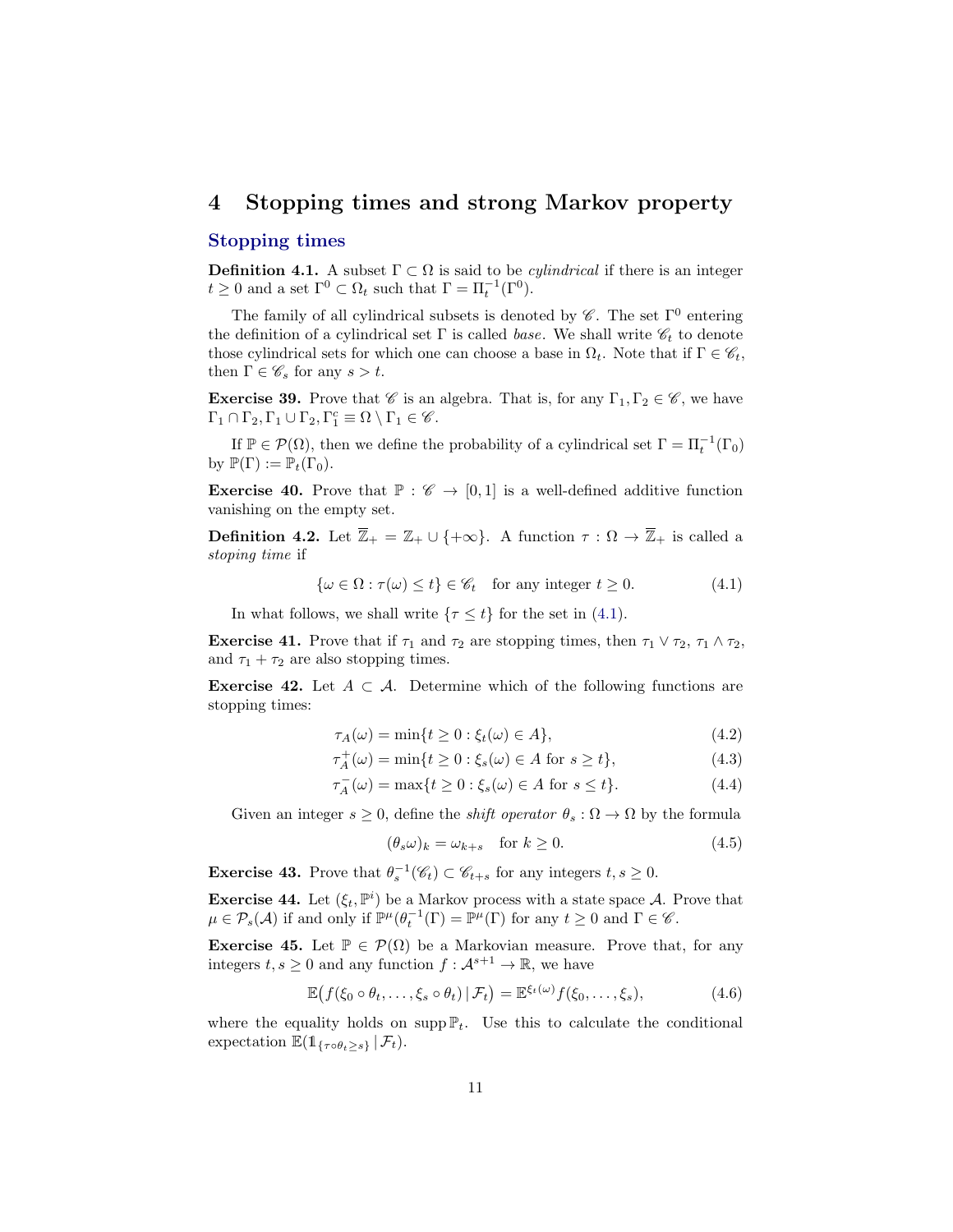<span id="page-11-2"></span>**Exercise 46.** Let  $\tau$  and  $\sigma$  be two stopping times. Prove that the function  $T = \tau + \sigma \circ \theta_{\tau}$  defined by

<span id="page-11-0"></span>
$$
T(\omega) = \tau(\omega) + \sigma(\theta_{\tau(\omega)}\omega)
$$
\n(4.7)

is a stopping time.

**Definition 4.3.** Let  $\mathbb{P} \in \mathcal{P}(\Omega)$  and let  $\Gamma \subset \Omega$ . We say that  $\Gamma$  is an event of probability zero and write  $\mathbb{P}(\Gamma) = 0$  if there is a decreasing sequence of cylindrical sets  $(\Gamma_k)_{k\geq 1}$  such that

$$
\Gamma \subset \bigcap_{k=1}^{\infty} \Gamma_k, \quad \lim_{k \to \infty} \mathbb{P}(\Gamma_k) = 0.
$$
 (4.8)

If  $\Gamma$  is the complement of an event of probability zero, then we say that  $\Gamma$  is an event of probability one or that  $\Gamma$  is  $\mathbb{P}\text{-almost surely true}$ , and we write  $\mathbb{P}(\Gamma) = 1$ .

Exercise 47. Prove that  $\Gamma \subset \Omega$  is an event of probability one if and only there is an increasing sequence of cylindrical sets  $(\Gamma_k)_{k\geq 1}$  such that

$$
\Gamma \supset \bigcup_{k=1}^{\infty} \Gamma_k, \quad \lim_{k \to \infty} \mathbb{P}(\Gamma_k) = 1. \tag{4.9}
$$

The following result is related to *Kolmogorov's extension theorem* and establishes a continuity property for measures.

**Exercise<sup>\*</sup> 48.** Let  $\Gamma \subset \Omega$  be an event of P-probability zero and let  $(B_k)_{k>1}$ be a decreasing sequence of cylindrical sets whose intersection coincides with Γ. Prove that  $\mathbb{P}(B_k) \to 0$  as  $k \to \infty$ . Formulate and prove a similar property for an event of probability one.

**Exercise<sup>\*</sup> 49.** Let  $(\xi_t, \mathbb{P}^i)$ ,  $i \in \mathcal{A}$ , be a Markov process and let  $\tau$  and  $\sigma$  be two stopping times that are  $\mathbb{P}^i$ -almost surely finite for any  $i \in \mathcal{A}$ . Prove that the stopping time T defined by [\(4.7\)](#page-11-0) is  $\mathbb{P}^{\mu}$ -a.s. finite for any initial measure  $\mu \in \mathcal{P}(\mathcal{A})$ .

#### Strong Markov property

**Exercise 50.** Let  $(\xi_t, \mathbb{P}^i)$  be a Markov process, let  $\tau : \Omega \to \overline{\mathbb{Z}}_+$  be a stopping time, and let  $\sigma = \varphi(\tau)$ , where  $\varphi : \mathbb{Z}_+ \to \mathbb{Z}_+$  is an arbitrary function. Prove that, for any integer  $t \geq 0$ , any initial measure  $\mu \in \mathcal{P}(\mathcal{A})$ , and any functions  $f: \mathcal{A} \to \mathbb{R}$  and  $g: \mathbb{Z}_+ \to \mathbb{R}$ , we have

<span id="page-11-1"></span>
$$
\mathbb{E}^{\mu}\big(\mathbb{1}_{\{\tau\leq t\}}f(\xi_{\tau+\sigma})g(\tau)\big)=\mathbb{E}^{\mu}\big(\mathbb{1}_{\{\tau\leq t\}}(\mathfrak{P}_{\sigma}f)(\xi_{\tau})g(\tau)\big),\tag{4.10}
$$

where the left- and right hand sides are defined with the help of the representation  $\{\tau \leq t\} = \{\tau = 0\} \cup \cdots \cup \{\tau = t\}.$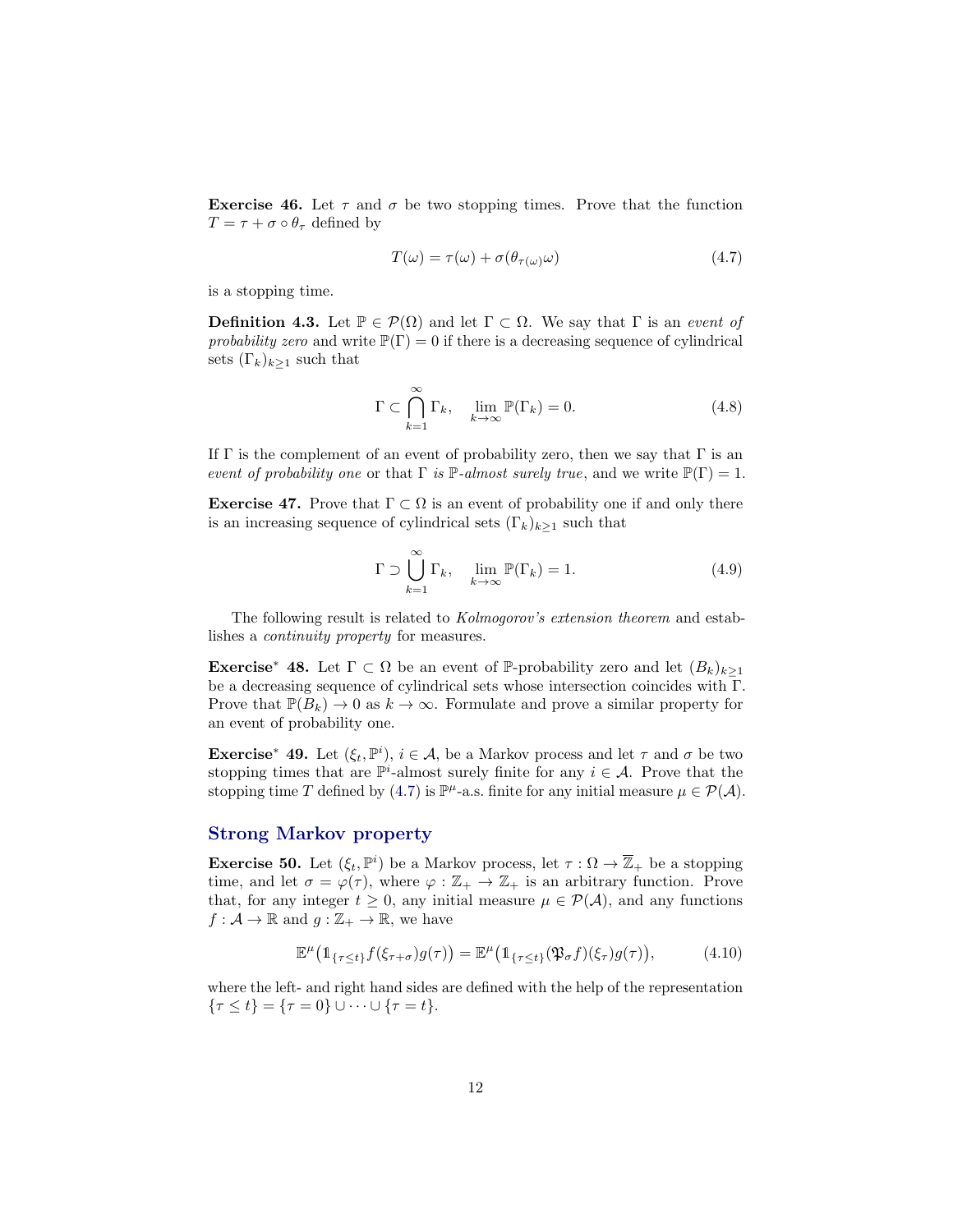<span id="page-12-3"></span>Relation [\(4.10\)](#page-11-1) remains true if we replace the indicator function of  $\{\tau \leq t\}$ by that of the set  $\{\tau < \infty\}$ , provided that g is a bounded function:

$$
\mathbb{E}^{\mu}\big(\mathbb{1}_{\{\tau<\infty\}}f(\xi_{\tau+\sigma})g(\tau)\big)=\mathbb{E}^{\mu}\big(\mathbb{1}_{\{\tau<\infty\}}(\mathfrak{P}_{\sigma}f)(\xi_{\tau})g(\tau)\big).
$$
 (4.11)

However, in this case the mean values on the left- and right-hand sides need to be defined. This can be done in a "natural" way, using the following relation and interchanging the integral  $\mathbb{E}^{\mu}$  and the sum in t:

$$
\mathbb{1}_{\{\tau < \infty\}} = \sum_{t=0}^{\infty} \mathbb{1}_{\{\tau = t\}}.\tag{4.12}
$$

**Exercise 51.** Let  $(\xi_t, \mathbb{P}^i)$  be a Markov process and let  $\tau : \Omega \to \mathbb{Z}_+$  be a stopping time such that  $\tau \leq t$  with  $\mathbb{P}^i$ -probability 1. Prove the following properties.

(a) For any  $i, j \in \mathcal{A}$ , we have

$$
p_{ij}^{(t)} = \mathbb{E}^i p_{\xi, j}^{(t-\tau)}.
$$
\n(4.13)

(b) For any  $i \in \mathcal{A}$  and any function  $f : \mathcal{A} \to \mathbb{R}$ , we have

$$
\mathfrak{P}_t f(i) = \mathbb{E}^i \big( (\mathfrak{P}_{t-\tau} f)(\xi_\tau) \big). \tag{4.14}
$$

## <span id="page-12-0"></span>5 Perron–Frobenius theorem and strongly recurrent Markov processes

#### Perron–Frobenius theorem for stochastic matrices

Recall that an  $N \times N$  matrix  $P = (p_{ij})$  with non-negative entries is said to be stochastic if  $\sum_j p_{ij} = 1$  for any  $i \in [1, N]$ . We denote by  $P^*$  the adjoint matrix of P.

Exercise 52. Prove the following properties for a stochastic matrix P.

- (a) All the eigenvalues of  $P$  and  $P^*$  belong to the closed unit circle centred at origin.
- (b) The matrices P and  $P^*$  possess real eigenvectors with the eigenvalue  $\lambda = 1$ .
- (c) The matrices P and P<sup>\*</sup> possess eigenvectors with the eigenvalue  $\lambda = 1$ that have non-negative coordinates.

<span id="page-12-1"></span>**Definition 5.1.** A stochastic matrix  $P$  is said to be *strongly recurrent* if there are  $m \geq 1$  and  $j_0 \in \mathcal{A}$  such that

<span id="page-12-2"></span>
$$
p_{ij_0}^{(m)} > 0 \quad \text{for any } i \in \mathcal{A}.\tag{5.1}
$$

A Markov process  $(\xi_t, \mathbb{P}^i)$  is said to be *strongly recurrent* if so is its transition matrix.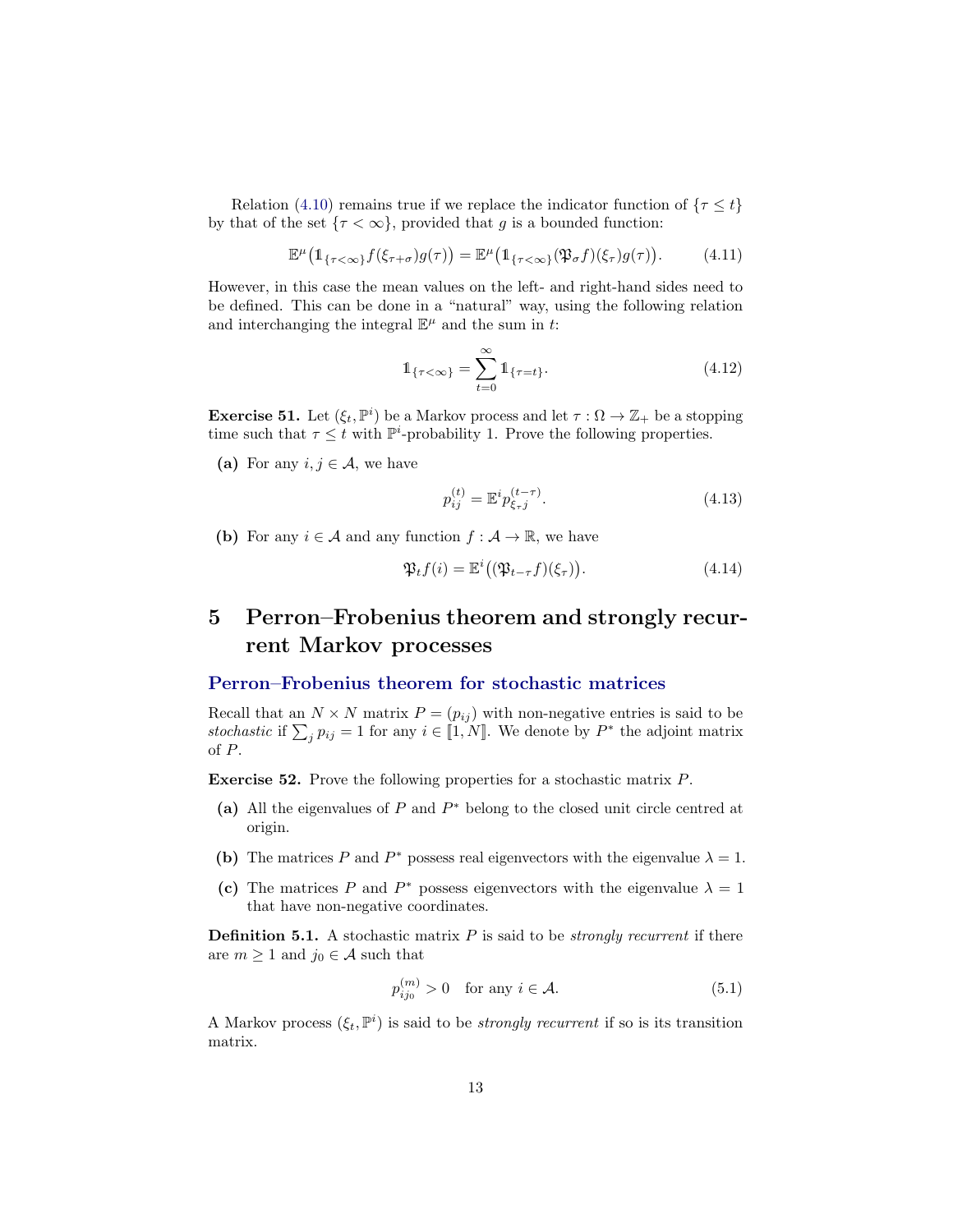<span id="page-13-1"></span>In other words, a Markov process is strongly recurrent if there is a state  $j_0 \in \mathcal{A}$  and a time  $m \geq 1$  such that the probability of transition from any state  $i \in A$  to  $j_0$  is positive at time m. The goal of Exercises [53–](#page-13-0)[62](#page-14-0) is to prove that, for strongly recurrent stochastic matrices,  $\lambda = 1$  is a simple eigenvalue, and it is the only one on the boundary of the unit circle. The first step is Banach's contraction mapping principle.

<span id="page-13-0"></span>**Exercise 53.** Let  $K \subset \mathbb{R}^N$  be a closed set and let  $F: K \to K$  be a map satisfying the inequality

$$
|F(p) - F(q)| \le \varkappa |p - q| \quad \text{for } p, q \in K,
$$
\n
$$
(5.2)
$$

where  $|\cdot|$  is a norm on  $\mathbb{R}^N$  and  $\varkappa \in (0,1)$  is a number. Prove the following properties.

Fixed point. There is a unique point  $\hat{p} \in K$  such that  $F(\hat{p}) = \hat{p}$ .

Convergence. For any  $p \in K$  and  $n \geq 0$ , we have

$$
|F^n(p) - \hat{p}| \le \varkappa^n |p - \hat{p}|,\tag{5.3}
$$

where  $F^n$  denotes the  $n^{\text{th}}$  iteration of F.

Exercise 54. With the notation of the previous exercise, suppose there are numbers  $k \geq 2$  and  $\varkappa \in (0,1)$  such that

$$
|F^k(p) - F^k(q)| \le \varkappa |p - q| \quad \text{for } p, q \in K. \tag{5.4}
$$

Prove that F has a unique fixed point  $\hat{p} \in K$ , and for any  $p \in K$  the sequence  $(F^{n}(p))_{n\geq 1}$  converges to  $\hat{p}$  exponentially fast, uniformly with respect to  $p \in K$ .

Recall that the space  $L(\mathcal{A})$  of functions from  $\mathcal{A}$  to  $\mathbb{R}$  is endowed with the maximum norm  $|\cdot|$  given by [\(2.12\)](#page-7-2). Considering  $\mathcal{P}(\mathcal{A})$  as a subset of  $\mathbb{R}^N$ , we define the total variation metric on it as the restriction to  $\mathcal{P}(\mathcal{A})$  of the norm dual to  $|\cdot|$ :

$$
\|\mu_1 - \mu_2\| = \frac{1}{2} \sup_{|f| \le 1} \left| \int_A f \, \mathrm{d}\mu_1 - \int_A f \, \mathrm{d}\mu_2 \right|.
$$
 (5.5)

**Exercise 55.** Prove that, for any  $\mu_1, \mu_2 \in \mathcal{P}(\mathcal{A}),$ 

$$
\|\mu_1 - \mu_2\| = \frac{1}{2} \sum_{j \in \mathcal{A}} |\mu_1(j) - \mu_2(j)| = 1 - \sum_{j \in \mathcal{A}} \mu_1(j) \wedge \mu_2(j), \tag{5.6}
$$

where  $a \wedge b$  stands for the minimum of a and b. Show also that  $\mathcal{P}(\mathcal{A})$  is a closed subset of  $\mathbb{R}^N$ .

**Exercise 56.** Prove that two measures  $\mu_1, \mu_2 \in \mathcal{P}(\mathcal{A})$  are singular if and only if  $\|\mu_1 - \mu_2\| = 1$ .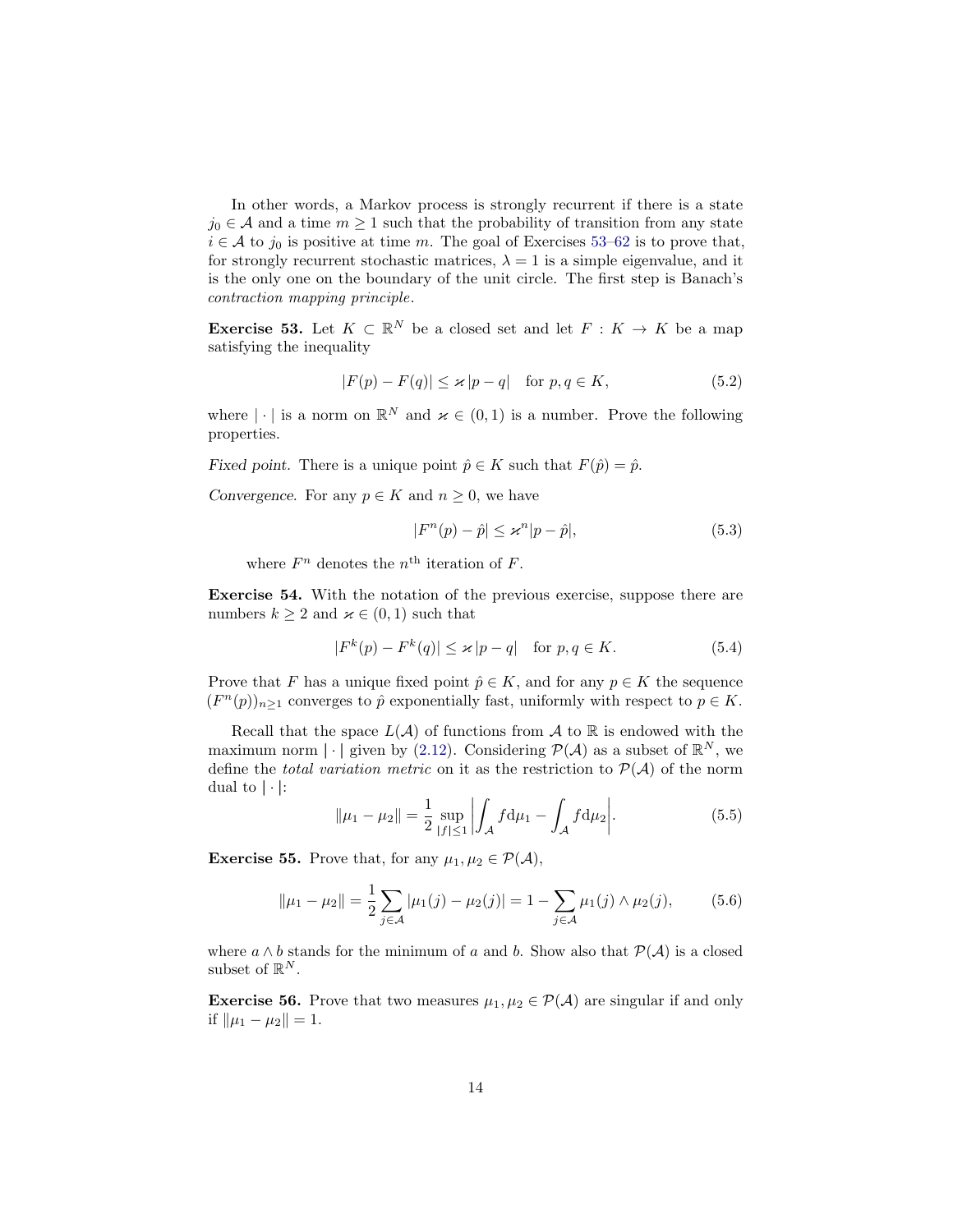<span id="page-14-4"></span>The next four exercises provides a "probabilistic proof" of the celebrated Perron–Frobenius theorem. Given a stochastic matrix P, we denote by  $\mathfrak{P}_t$  and  $\mathfrak{P}_t^*$ the corresponding Markov semigroups; see [\(2.15\)](#page-7-0) and [\(2.16\)](#page-7-1).

**Exercise 57.** Let  $P$  be a stochastic matrix. Prove that

$$
\|\mathfrak{P}_1^*\mu_1 - \mathfrak{P}_1^*\mu_2\| \le \|\mu_1 - \mu_2\| \quad \text{for any } \mu_1, \mu_2 \in \mathcal{P}(\mathcal{A}).\tag{5.7}
$$

**Exercise 58** (Dobrushin decomposition). Prove that, for any  $\mu_1, \mu_2 \in \mathcal{P}(\mathcal{A}),$ there are three measures  $\nu, \mu'_1, \mu'_2 \in \mathcal{P}(\mathcal{A})$  such that  $\mu'_1 \perp \!\!\! \perp \mu'_2$  and

$$
\mu_i = (1 - d)\nu + d\mu'_i, \quad i = 1, 2,
$$
\n(5.8)

where  $d = ||\mu_1 - \mu_2||$ .

**Exercise 59.** Let P be a stochastic matrix and let  $\mu_1, \mu_2 \in \mathcal{P}(\mathcal{A})$  be two measures such that  $\mu_i(j_0) \geq \varepsilon$  for  $i = 1, 2$ , where  $\varepsilon > 0$  is a number and  $j_0 \in \mathcal{A}$ is an index. Prove that

$$
\|\mathfrak{P}_1^*\mu_1 - \mathfrak{P}_1^*\mu_2\| \le 1 - \varepsilon. \tag{5.9}
$$

<span id="page-14-1"></span>**Exercise 60.** Let  $(\xi_t, \mathbb{P}^i)$  be a strongly recurrent Markov process and let  $m \geq 1$ be the integer entering Definition [5.1.](#page-12-1) Prove the following properties.

Contraction. The map  $\mathfrak{P}_{m+1}^* : \mathcal{P}(\mathcal{A}) \to \mathcal{P}(\mathcal{A})$  is a contraction.

Stationary measure. There is a unique stationary measure  $\mu \in \mathcal{P}(\mathcal{A})$ .

Exponential mixing. There are positive numbers C and  $\gamma$  such that, for any  $f \in L(\mathcal{A}), \nu \in \mathcal{P}(\mathcal{A}), \text{ and } t \geq 0,$ 

$$
|\mathfrak{P}_t f - \langle f, \mu \rangle \mathbb{1}| \le C e^{-\gamma t} |f|,\tag{5.10}
$$

$$
\|\mathfrak{P}_t^*\nu - \mu\| \le C e^{-\gamma t},\tag{5.11}
$$

where  $\langle f, \mu \rangle$  denotes the integral of f against  $\mu$ .

Given a stationary measure  $\mu \in \mathcal{P}(\mathcal{A})$  for a Markov process  $(\xi_t, \mathbb{P}^i)$ , we can define the corresponding path measure  $\mathbb{P}^{\mu}$  by [\(2.5\)](#page-5-5) with  $\mathbb{P}_{0} = \mu$ . We shall sometimes denote it by  $\mu$  to emphasise the difference between a probability measure and a measure on the state space.

Exercise 61. Under the hypotheses of Exercise [60,](#page-14-1) prove that, for any integer  $s \geq 1$ , any  $i \in \mathcal{A}$ , and any function  $f: \mathcal{A}^{s+1} \to \mathbb{R}$ ,

$$
|\mathbb{E}^{i} f(\xi_{t}, \dots, \xi_{t+s}) - \langle f, \mu \rangle| \leq C_{s} e^{-\gamma t} |f|, \quad t \geq 0,
$$
\n(5.12)

where  $\gamma > 0$  is the same as Exercise [60,](#page-14-1) and  $C_s > 0$  depends only on s.

<span id="page-14-0"></span>Exercise 62 (Perron–Frobenius theorem for strongly recurrent matrices). Let P be a strongly recurrent matrix. Prove the following assertions.

- <span id="page-14-3"></span>(a) The point  $\lambda = 1$  is an algebraically simple eigenvalue of  $P^2$  $P^2$ .
- (b) The eigenvalues of P that are different from 1 are strictly inside the unit circle centred at origin.

<span id="page-14-2"></span><sup>&</sup>lt;sup>2</sup>That is,  $\lambda = 1$  is a simple root of the characteristic polynomial for P. In particular, there is only one eigenvector corresponding to  $\lambda = 1$ .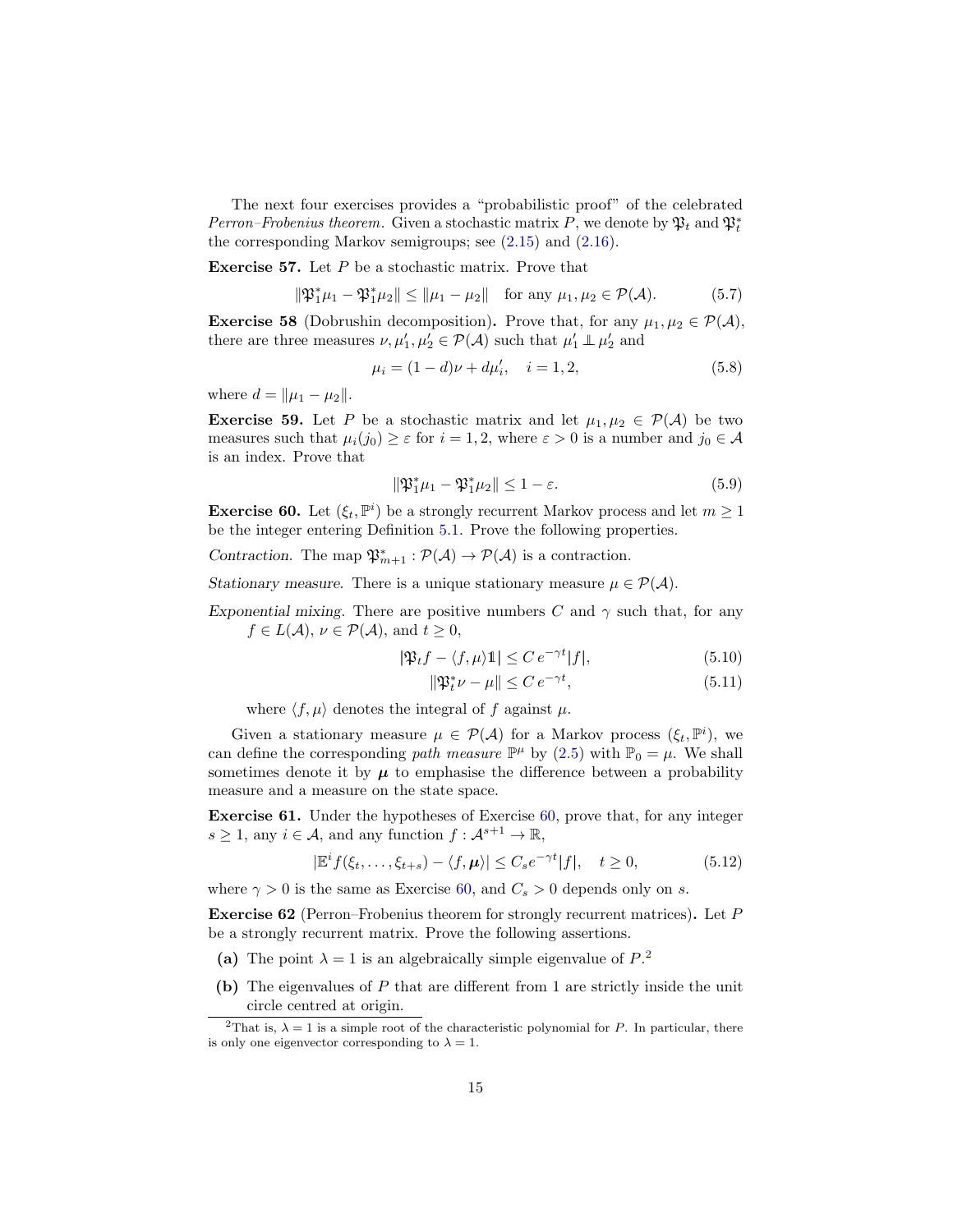#### <span id="page-15-5"></span>Perron–Frobenius theorem for general positive matrices

Let  $P$  be a matrix with non-negative entries. Let us emphasise that we do not assume in this subsection that  $P$  is stochastic, so that Exercise [62](#page-14-0) is not applicable. The goal of Exercises [65–](#page-15-0)[68](#page-16-1) is to prove that the conclusion is nevertheless true, if the hypothesis of strong recurrence is replaced by strong irreducibility (see Definition [5.2](#page-15-1) below). The results of this subsection will be important in the theory of large deviations.

**Exercise 63.** Construct a  $2 \times 2$  matrix with non-negative entries satisfying [\(5.1\)](#page-12-2) for some integers  $j_0 \in \{1,2\}$  and  $m \geq 1$  such that the conclusion of Exercise [62](#page-14-0) [\(a\)](#page-14-3) is not true (with  $\lambda = 1$  replaced by the spectral radius of P).

**Exercise<sup>\*</sup> 64** (Brouwer theorem). Let  $B \subset \mathbb{R}^N$  be a closed ball and  $F : B \to B$ be a continuous map. Prove that there is at least one point  $\hat{x} \in B$  such that  $F(\hat{x}) = \hat{x}$ . Is the result true when B is the boundary of a ball?

<span id="page-15-0"></span>**Exercise 65.** Let  $P$  be a matrix with non-negative entries.

- <span id="page-15-2"></span>(a) Prove that both  $P$  and  $P^*$  have at least one eigenvector with non-negative coordinates and a non-negative eigenvalue  $\lambda$  and  $\lambda'$ .
- (b) Let  $h \in \mathbb{R}^N$  and  $\mu \in \mathbb{R}^N$  be eigenvectors of P and  $P^*$ , respectively, constructed in [\(a\).](#page-15-2) Prove that if  $\lambda \neq \lambda'$ , then  $\langle h, \mu \rangle = 0$ , where  $\langle \cdot, \cdot \rangle$  stands for the Euclidean scalar product.
- (c) Construct an example when  $\lambda$  and  $\lambda'$  are different, and one of them is equal to zero?

<span id="page-15-1"></span>**Definition 5.2.** We shall say that a matrix  $P$  with non-negative entries is strongly irreducible if there is an integer  $m \geq 1$  such that all the entries of  $P^m$ are strictly positive.

<span id="page-15-3"></span>**Exercise 66.** Let  $P$  be a strongly irreducible matrix. Prove that the eigenvectors  $h$  and  $\mu$  constructed in Exercise [65](#page-15-0) have positive coordinates, and the corresponding eigenvalues  $\lambda$  and  $\lambda'$  are equal and positive.

<span id="page-15-4"></span>Exercise<sup>∗</sup> 67 (Perron–Frobenius theorem for matrices with positive entries). Let P be a matrix with positive entires. Prove that there is a number  $\lambda > 0$  and vectors  $h, \mu \in \mathbb{R}^N$  with positive coordinates such that

$$
Ph = \lambda h, \quad P^*\mu = \lambda \mu, \quad \langle h, \mu \rangle = \langle \mathbb{1}, \mu \rangle = 1, \tag{5.13}
$$

$$
|\lambda^{-k}P^kf - \langle f, \mu \rangle h| \le Ce^{-\gamma k}|f| \quad \text{for any } k \ge 0, f \in \mathbb{R}^N,
$$
 (5.14)

$$
\|\lambda^{-k}(P^*)^k \nu - \langle h, \nu \rangle \mu\| \le C e^{-\gamma k} \|\nu\| \quad \text{for any } k \ge 0, \ \nu \in \mathbb{R}^N,\tag{5.15}
$$

where C and  $\gamma$  are positive numbers not depending on k, f, and v.

Hint: Consider the semigroup generated by the operator  $Qf = \lambda^{-1}h^{-1}P(hf)$ , where h and  $\lambda$  are constructed in Exercise [66](#page-15-3).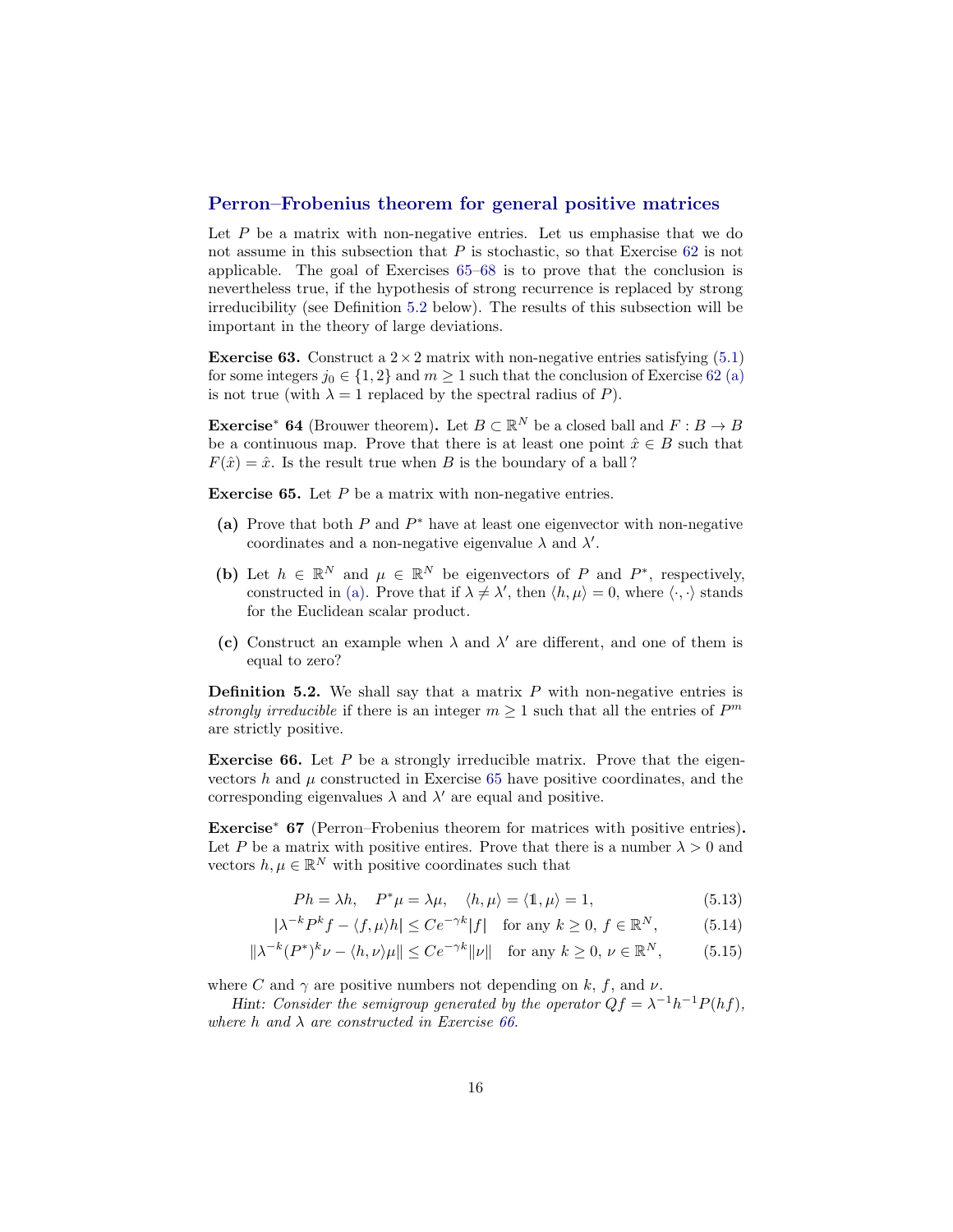<span id="page-16-5"></span><span id="page-16-1"></span>**Exercise 68** (Perron–Frobenius theorem). Let  $P$  be a strongly irreducible matrix. Prove that the conclusion of Exercise [67](#page-15-4) remains valid.

<span id="page-16-2"></span>Exercise 69. Under the hypotheses of Exercise [68,](#page-16-1) prove that the positive eigenvalue  $\lambda$  constructed there is a simple root of the characteristic polynomial of P and all other eigenvalues are in the open circle of radius  $\lambda$  centre at zero.

**Exercise 70.** Let  $D \subset \mathbb{R}^d$  be an open set and let  $D \ni \alpha \mapsto P(\alpha)$  be a  $C^s$ -smooth matrix function with non-negative entries such that  $P(\alpha)$  is strongly irreducible for any  $\alpha \in D$ . Prove that the eigenvalue  $\lambda(\alpha)$  constructed in Exercise [69](#page-16-2) is a  $C^s$ -function of  $\alpha \in D$ .

### <span id="page-16-0"></span>6 Doeblin coupling approach

#### Measurable sets, random variables, and integral

As before, we are dealing with the space  $\Omega = \mathcal{A}^{\mathbb{Z}_+}$ , where  $\mathcal{A} = \{1, \ldots, N\}$ , and a probability measure  $\mathbb{P} = {\mathbb{P}_t, t \in \mathbb{Z}_+}.$  Setting  $\overline{\mathbb{R}}_+ = \mathbb{R}_+ \cup {\mathbb{R}_+}$ , we now define the concepts of a measurable set and a measurable function.

**Definition 6.1.** A function  $\xi : \Omega \to \overline{\mathbb{R}}_+$  is said to be *cylindrical* if there is an integer  $t \geq 1$  and a function  $\tilde{\xi}: \Omega_t \to \overline{\mathbb{R}}_+$  such that  $\xi(\omega) = \tilde{\xi}(\Pi_t \omega)$  for any  $\omega \in \Omega$ . A function  $\xi : \Omega \to \overline{\mathbb{R}}_+$  is said to be P-measurable if there is a sequence of cylindrical functions  $\xi_t : \Omega \to \mathbb{R}_+$  such that, for P-almost every  $\omega \in \Omega$ , we have

<span id="page-16-3"></span> $\xi_t(\omega) \leq \xi_{t+1}(\omega)$  for any  $t \geq 1$ ,  $\xi(\omega) = \lim_{t \to \infty} \xi_t(\omega)$ . (6.1)

Finally, a set  $\Gamma \subset \Omega$  is said to be P-measurable if its indicator function  $1_{\Gamma}$  is P-measurable.

**Exercise 71.** Let  $\Gamma \subset \Omega$ . Prove that the following properties are equivalent:

- (a)  $\Gamma$  is  $\mathbb{P}\text{-measurable}$ ;
- (b) there is an increasing sequence  $\{\Gamma_t \subset \mathscr{C}_t, t \geq 1\}$  such that

$$
\mathbb{P}\left(\Gamma \wedge \bigcup_{t=1}^{\infty} \Gamma_t\right) = 0; \tag{6.2}
$$

**Definition 6.2.** Given a P-measurable function  $\xi : \Omega \to \overline{\mathbb{R}}_+$ , we define its integral as

<span id="page-16-4"></span>
$$
\mathbb{E}\,\xi \equiv \int_{\Omega} \xi \,\mathrm{d}\mathbb{P} = \lim_{t \to \infty} \mathbb{E}\,\xi_t,\tag{6.3}
$$

where  $(\xi_t)_{t\geq 1}$  is the sequence entering [\(6.1\)](#page-16-3). If this quantity if finite, then we say that  $\xi$  is  $\mathbb{P}-integrable$ .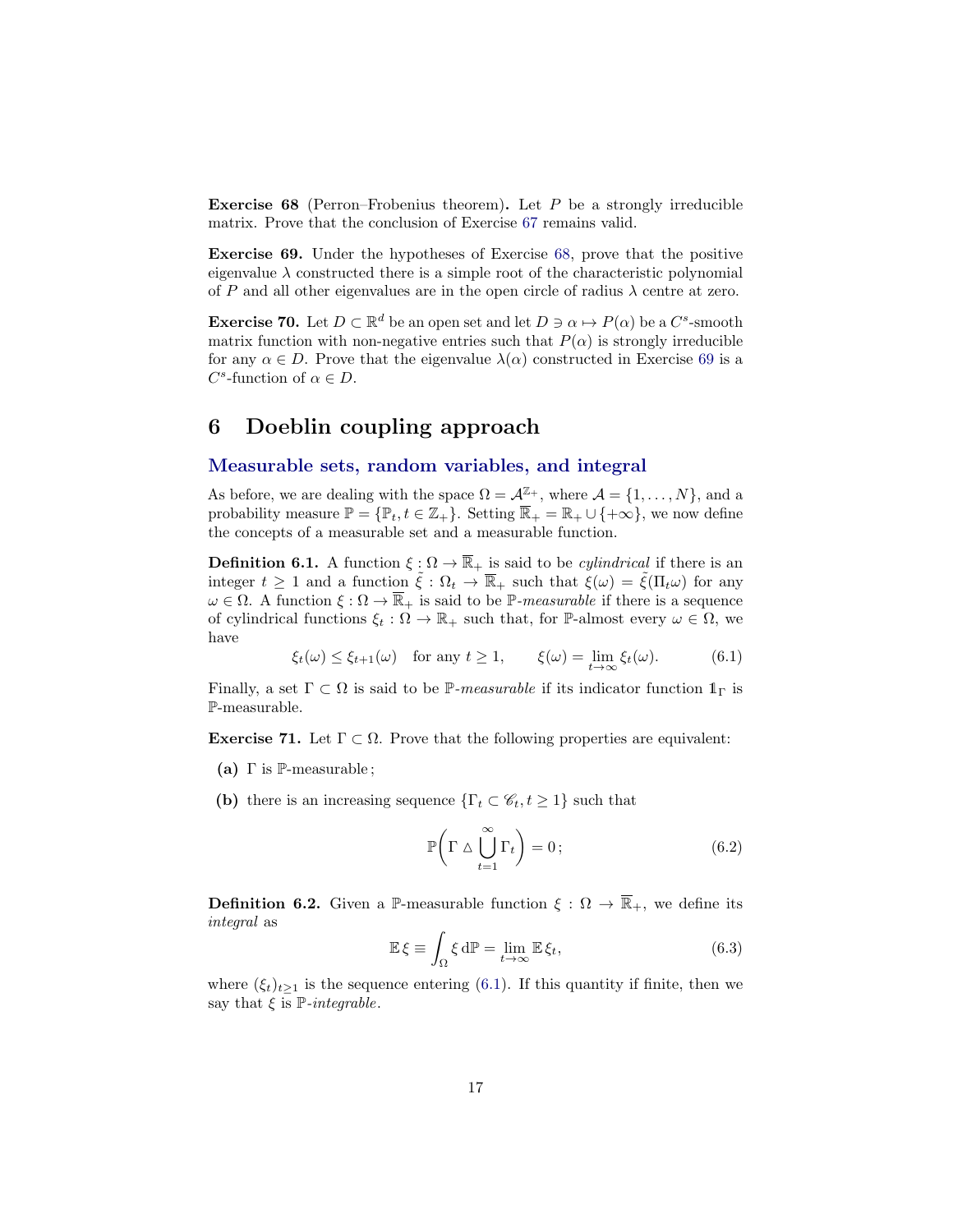<span id="page-17-1"></span>Exercise<sup>\*</sup> 72. Prove that the integral  $\mathbb{E}\xi$  can be calculated by the formula

$$
\int_{\Omega} \xi \, d\mathbb{P} = \sup_{\tilde{\xi} \le \xi} \int_{\Omega} \tilde{\xi} \, d\mathbb{P},\tag{6.4}
$$

where the supremum is taken over all cylindrical functions  $\tilde{\xi}: \Omega \to \mathbb{R}_+$  such that  $\hat{\xi}(\omega) \leq \xi(\omega)$  for any  $\omega \in \Omega$ . In particular, integral [\(6.3\)](#page-16-4) is well defined in the sense it does not depend on the choice of  $(\xi_t)_{t>1}$ .

A measurable function  $\xi : \Omega \to \overline{\mathbb{R}}_+$  will often be called a *random variable*, and the integral  $\int_{\Omega} \xi d\mathbb{P}$  is called the *mean value* of  $\xi$  and is denoted by  $\mathbb{E} \xi$ . If  $\Gamma \subset \Omega$ is P-measurable, then its probability  $\mathbb{P}(\Gamma)$  is defined as the mean value  $\mathbb{E}1_{\Gamma}$ .

**Exercise 73.** Prove that  $\mathbb{E}\xi$  is a linear non-decreasing function of  $\xi$  and an affine function of P.

**Exercise 74.** Let  $\xi : \Omega \to \overline{\mathbb{R}}_+$  be a P-integrable random variable. Prove that

$$
\mathbb{P}\{\xi > a\} \le a^{-1} \mathbb{E}\,\xi \quad \text{for any } a > 0. \tag{6.5}
$$

Exercise 75. Let the transition function of a Markov process be such that  $p_{i1} > 0$  for any  $i \in \mathcal{A}$  and let  $\tau$  be defined by  $(4.2)$  with  $A = \{1\}$ . Prove that  $\tau$ is  $\mathbb{P}^{\mu}$ -almost surely finite for any initial measure  $\mu \in \mathcal{P}(\mathcal{A})$ .

**Exercise<sup>\*</sup> 76.** Let  $(\xi_t, \mathbb{P}^i)$  be a Markov process with state space A and let  $A \subset \mathcal{A}$  be a subset possessing the following properties:

- (a) for any  $i \notin A$  there is an integer  $t \geq 1$  such that  $P_t(i, A) > 0$ .
- (b) for any  $i \in A$  and  $j \notin A$ , we have  $p_{ij} = 0$ .

Prove that, for any initial measure  $\mu \in \mathcal{P}(\mathcal{A})$ , the stopping time  $\tau_A$  defined by  $(4.2)$  is  $\mathbb{P}^{\mu}$ -a.s. finite and satisfies the inequality

$$
\mathbb{E}^{\mu} e^{\alpha \tau_A} \le C < \infty \tag{6.6}
$$

where  $\alpha$  and  $C$  are positive numbers not depending on  $\mu$ .

#### Uniqueness of stationary measure and exponential mixing

Let  $(\xi_t, \mathbb{P}^i)$ ,  $i \in \mathcal{A}$  be a Markov process with a transition matrix P. We define the extended phase space

$$
\mathcal{A} = \mathcal{A} \times \mathcal{A} = \{ \mathbf{i} = (i_1, i_2) : i_1, i_2 \in \mathcal{A} \}
$$

and consider a Markov process  $(\xi_t, \mathbb{P}^i)$ ,  $i \in \mathcal{A}$  whose transition matrix  $P = (p_{ij})$ is given by  $p_{ij} = p_{i_1 j_1} p_{i_2 j_2}$ .

**Exercise 77.** Prove that  $P$  is indeed a stochastic matrix and that

<span id="page-17-0"></span>
$$
\mathbb{P}_t^i = \mathbb{P}_t^{i_1} \otimes \mathbb{P}_t^{i_2} \quad \text{for any } t \in \mathbb{Z}_+, \ i = (i_1, i_2) \in \mathcal{A}.
$$
 (6.7)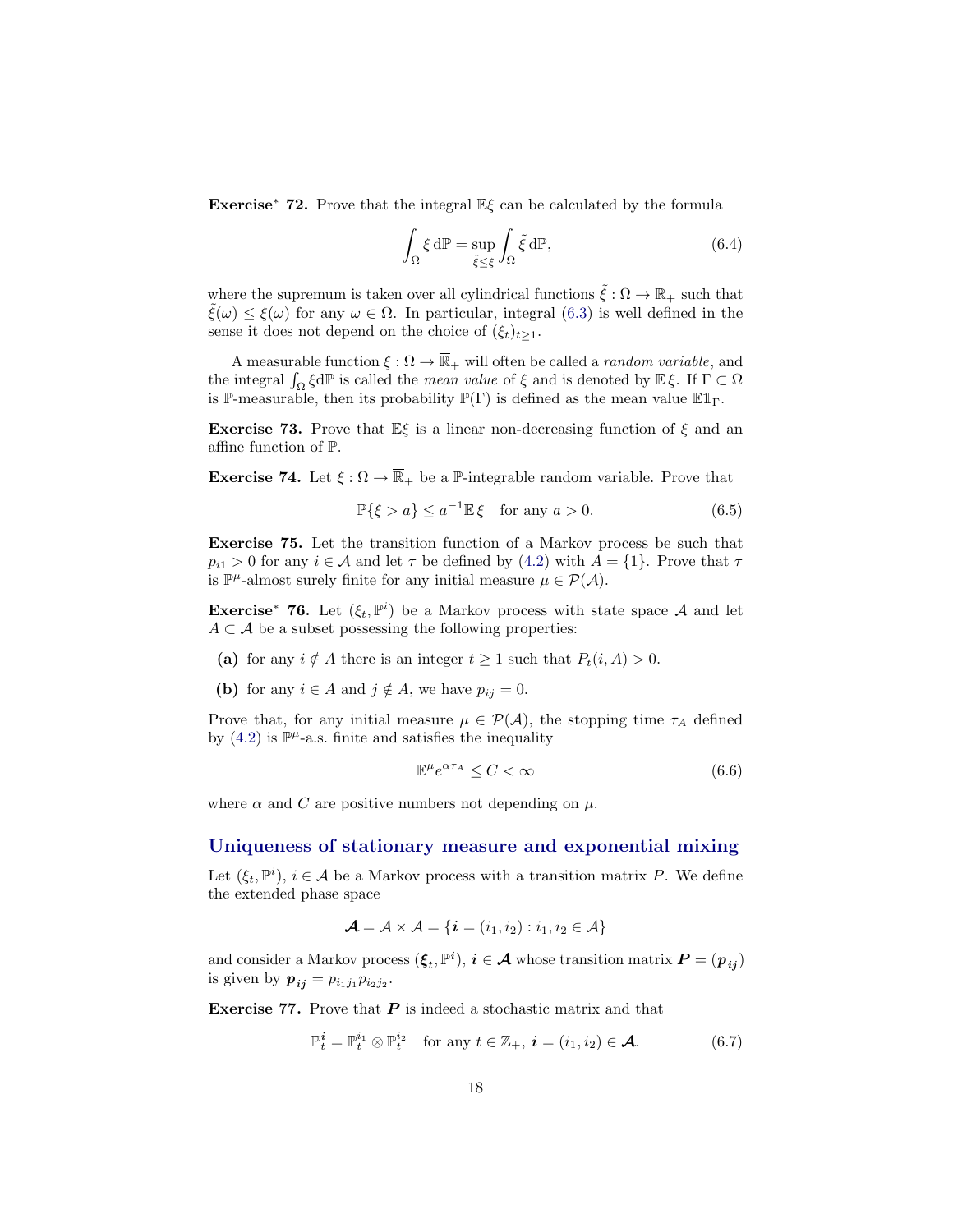<span id="page-18-3"></span>In view of [\(6.7\)](#page-17-0), the Markov process  $(\boldsymbol{\xi}_t, \mathbb{P}^i)$  is called a *pair of independent* copies of  $(\xi_t, \mathbb{P}^i)$ . In what follows, we shall write  $\xi_t = (\xi_t^1, \xi_t^2)$ .

**Exercise 78.** Prove that, for any  $f : \mathcal{A}^{t+1} \to \mathbb{R}$  and any  $i = (i_1, i_2) \in \mathcal{A}$ , we have

$$
\mathbb{E}^{i} f(\xi_0^1, \dots, \xi_t^1) = \mathbb{E}^{i_1} f(\xi_0, \dots, \xi_t), \quad \mathbb{E}^{i} f(\xi_0^2, \dots, \xi_t^2) = \mathbb{E}^{i_2} f(\xi_0, \dots, \xi_t), \quad (6.8)
$$

where  $\mathbb{E}^i$  stands for the expectation associated with  $\mathbb{P}^i$ .

Let us introduce the random time  $\tau = \min\{t \geq 0 : \xi_t^1 = \xi_t^2\}$ . Thus,  $\tau$  is the first instant when the two components of the process  $\xi_t$  coincide. This is equivalent to saying that  $\xi_t$  hits the diagonal of the product space  $\mathcal{A}$ .

**Exercise 79.** Suppose that the transition matrix  $P$  is strongly recurrent. Prove that, for any  $i \in \mathcal{A}$ , the stopping time  $\tau$  is  $\mathbb{P}^i$ -almost surely finite, and there are positive numbers  $\gamma$  and C such that

<span id="page-18-1"></span>
$$
\mathbb{E}^i e^{\gamma \tau} \le C \quad \text{for any } i \in \mathcal{A}.
$$
 (6.9)

Up to now, we were studying only the canonical process  $\xi_t$  defined on the space  $\Omega = \mathcal{A}^{\mathbb{Z}_+}$ . We now use it to construct an auxiliary process by the relation

$$
\eta_t = \begin{cases} \xi_t^2 & \text{for } t \le \tau, \\ \xi_t^1 & \text{for } t > \tau. \end{cases} \tag{6.10}
$$

Thus, the process  $\eta_t$  coincides with  $\xi_t^2$  before the components meet for the first time and with  $\xi_t^1$  afterwards. The following result is the key point of Doeblin's coupling construction.

**Exercise<sup>\*</sup> 80.** Let  $(\xi_t, \mathbb{P}^i)$  be a pair of independent copies of a Markov process  $(\xi_t, \mathbb{P}^i)$  in A. Prove that, for any function  $f : \mathcal{A} \to \mathbb{R}, i = (i_1, i_2) \in \mathcal{A}$ , and  $t \in \mathbb{Z}_+,$  we have

<span id="page-18-2"></span>
$$
\mathbb{E}^i f(\eta_t) = \mathbb{E}^i f(\xi_t^2) = \mathbb{E}^{i_2} f(\xi_t),\tag{6.11}
$$

where in the left-most term  $f(\eta_t)$  should be regarded as a function of the full trajectory  $\omega_0, \ldots, \omega_t$ . In particular, the law of  $\eta_t$  under  $\mathbb{P}^i$  coincides with that of  $\xi_t$  under  $\mathbb{P}^{i_2}$ .

Hint: Use the strong Markov property.

Exercise<sup>\*</sup> 81. Let  $(\xi_t, \mathbb{P}^i)$  be a Markov process with a strongly recurrent transition matrix. Prove that, for any  $f : \mathcal{A} \to \mathbb{R}$ ,  $i_1, i_2 \in \mathcal{A}$ , and  $t \in \mathbb{Z}_+$ , we have

<span id="page-18-0"></span>
$$
|\mathfrak{P}_t f(i_1) - \mathfrak{P}_t f(i_2)| \leq C e^{-\gamma t} |f|,\tag{6.12}
$$

where  $\gamma$  is the number entering [\(6.9\)](#page-18-1). Use this to give a different proof of the uniqueness of stationary measure and exponential mixing (see Exercise [60\)](#page-14-1).

Hint: Use  $(6.11)$  and  $(6.9)$ .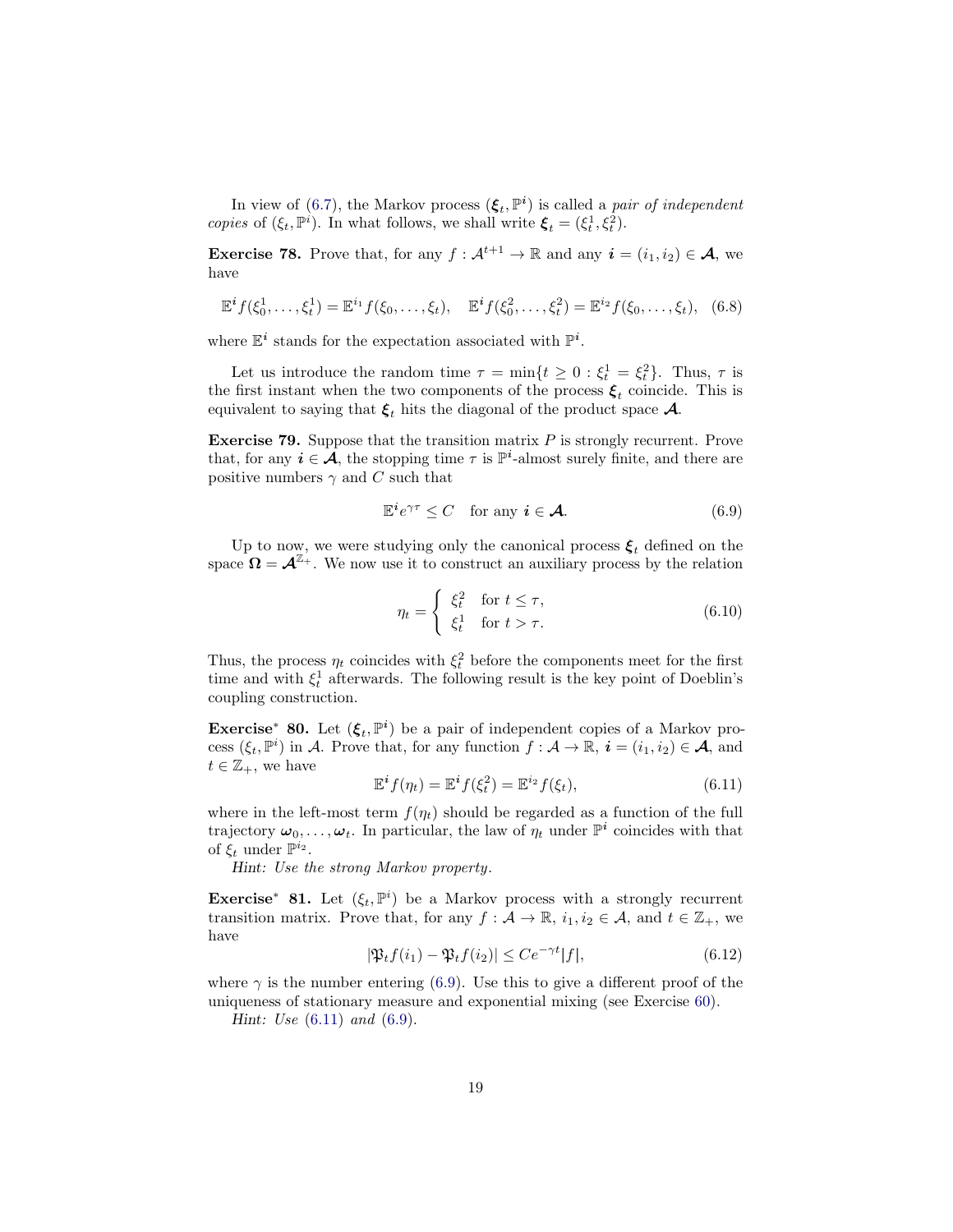## <span id="page-19-0"></span>Index

 $L^p$ -norm, [4](#page-3-0)

adapted random process, [6](#page-5-6) almost sure property, [2](#page-1-1) attainable set, [10](#page-9-0)

base of a cylindrical set, [11](#page-10-3) Brouwer theorem, [16](#page-15-5)

canonical process, [7](#page-6-3) Chebyshev inequality, [2,](#page-1-1) [18](#page-17-1) conditional expectation, [4](#page-3-0) conditional measure, [3](#page-2-1) continuity of measure, [12](#page-11-2) contraction mapping principle, [14](#page-13-1) convex function, [2](#page-1-1) cylindrical function, [17](#page-16-5) cylindrical set, [11](#page-10-3)

Dirac mass, [7](#page-6-3) Dobrushin decomposition, [15](#page-14-4) Doeblin coupling, [19](#page-18-3)

ergodic decomposition, [10](#page-9-0) ergodic measure, [10](#page-9-0) event of probability one, [12](#page-11-2) event of probability zero, [12](#page-11-2)

i.i.d. measure, [5](#page-4-3) indicator function, [3](#page-2-1) integrable function, [17](#page-16-5) invariant measure, [9](#page-8-2) invariant subset, [9](#page-8-2)

Jensen inequality, [2,](#page-1-1) [4](#page-3-0)

Kolmogorov–Chapman relation, [8](#page-7-3)

marginal of a measure, [2](#page-1-1) Markov measure, [5](#page-4-3) Markov operators, [8](#page-7-3) Markov process, [7](#page-6-3) Markov property, [7](#page-6-3) Markov semigroups, [9](#page-8-2)

matrix stochastic, [13](#page-12-3) strongly irreducible, [16](#page-15-5) strongly recurrent, [13](#page-12-3) mean value, [2,](#page-1-1) [18](#page-17-1) measurable function, [17](#page-16-5) measurable set, [17](#page-16-5) non-negative measure, [2](#page-1-1) pair of independent copies, [19](#page-18-3) path measure, [15](#page-14-4) Perron–Frobenius theorem for matrices with positive entries, [16](#page-15-5) for strongly irreducible matrices, [17](#page-16-5) for strongly recurrent matrices, [15](#page-14-4) probability measure, [2,](#page-1-1) [5](#page-4-3) product of measures, [3](#page-2-1) random process, [6](#page-5-6) random variable, [2,](#page-1-1) [18](#page-17-1) shift operator, [11](#page-10-3) singular measures, [10,](#page-9-0) [14](#page-13-1) stationary measure, [9](#page-8-2) stochastic matrix, [5](#page-4-3) stopping time, [11](#page-10-3) strong recurrence, [13](#page-12-3) support of a measure, [2](#page-1-1)

total variation metric, [14](#page-13-1) transition function, [8](#page-7-3) transition matrix, [5](#page-4-3)